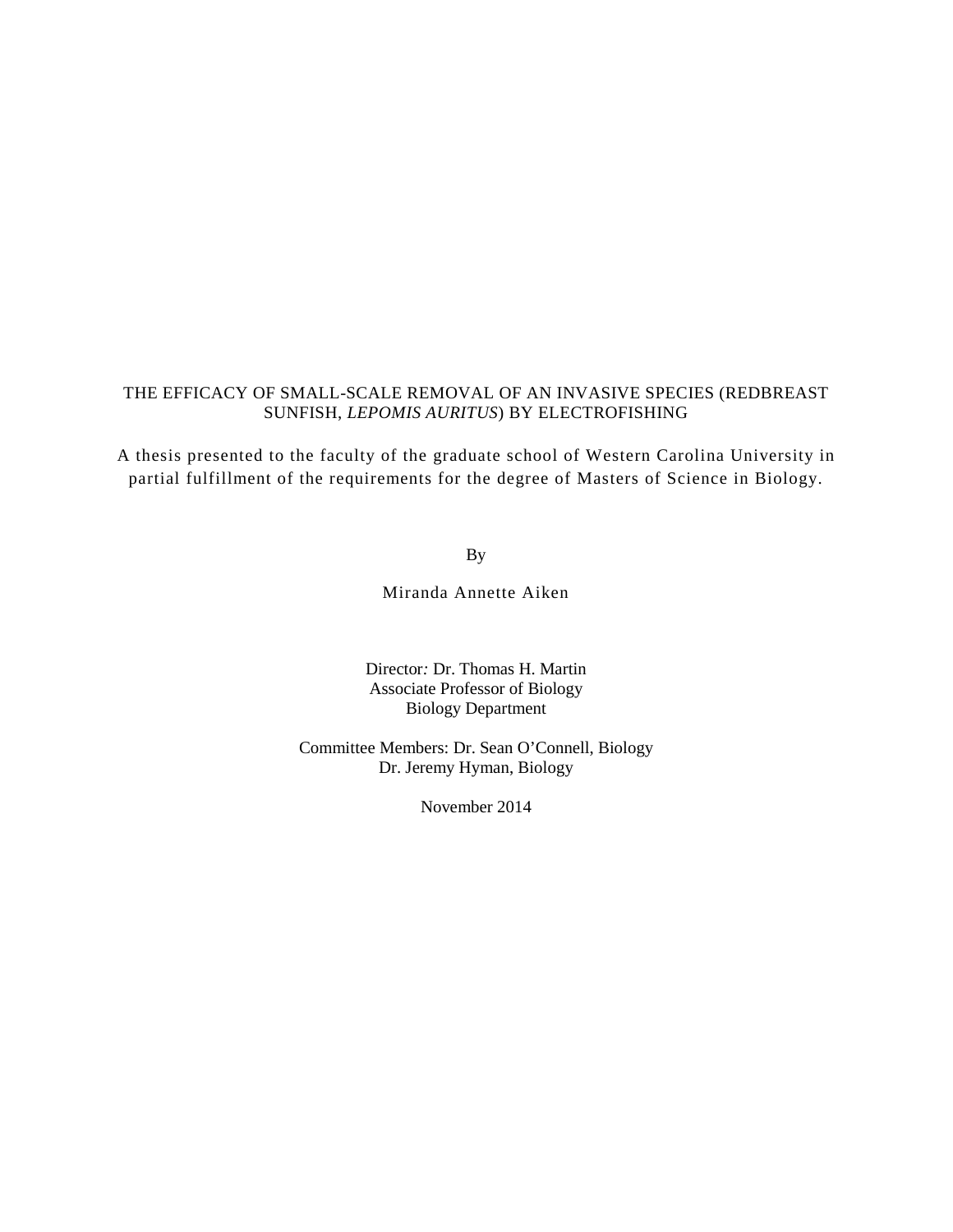#### ACKNOWLEDGEMENTS

I would like to acknowledge my thesis advisor and mentor, Dr. Tom Martin for all the help and advice he has given me during this process. He always offered reassurance throughout times of chaos and uncertainty. I would also like to thank my committee members, Dr. Sean O'Connell and Dr. Jeremy Hyman for the advice and support that they provided throughout the process. I would also like to give a special thank you to fellow graduate student Rachael Woods for being my partner in "crime" and supporting me throughout the project. I would not have made it through the past two years without her help, understanding, and input into this project. I would also like to acknowledge all the people who assisted in data collection throughout the study, Roger Aiken, Charles Turner, and many others.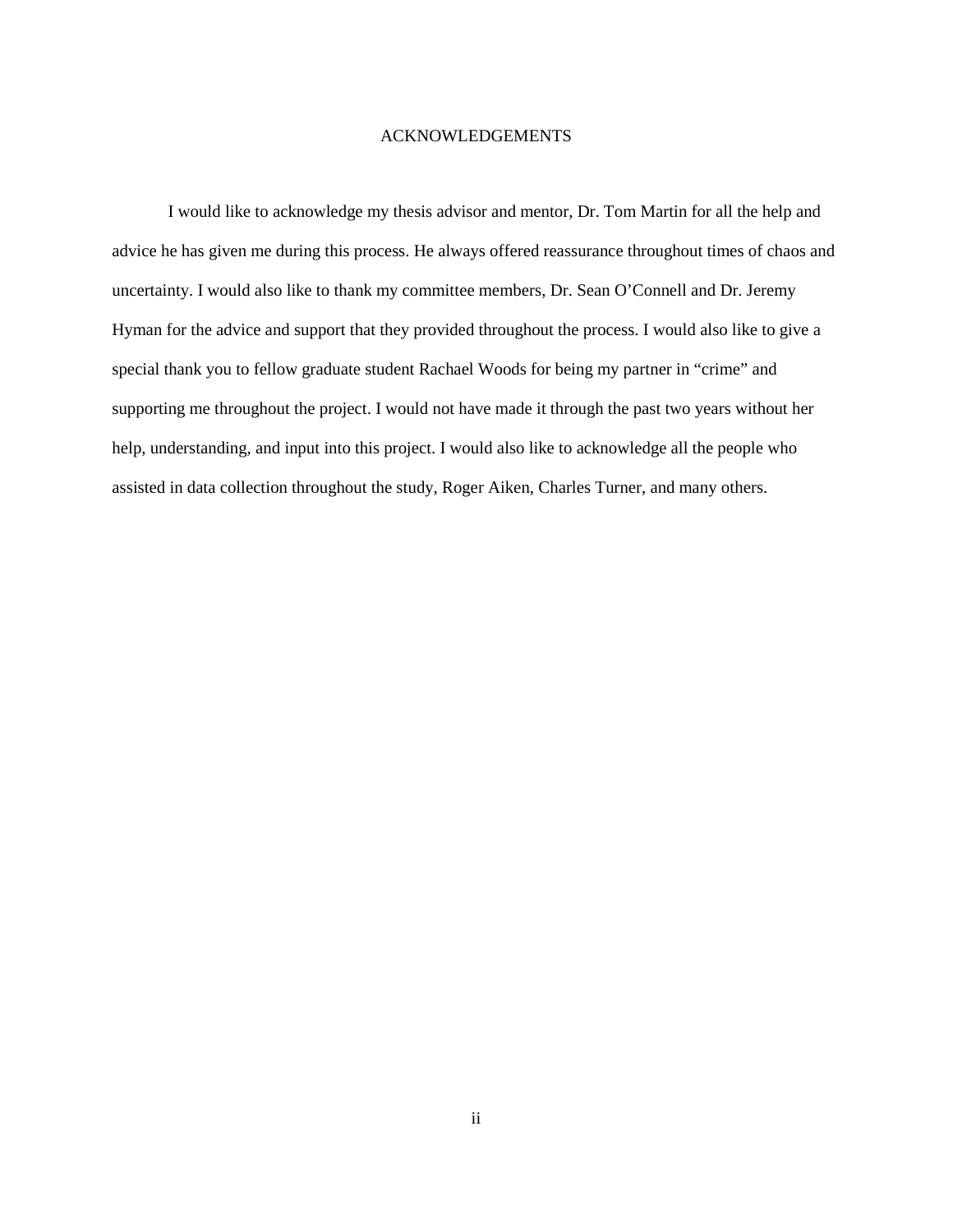# TABLE OF CONTENTS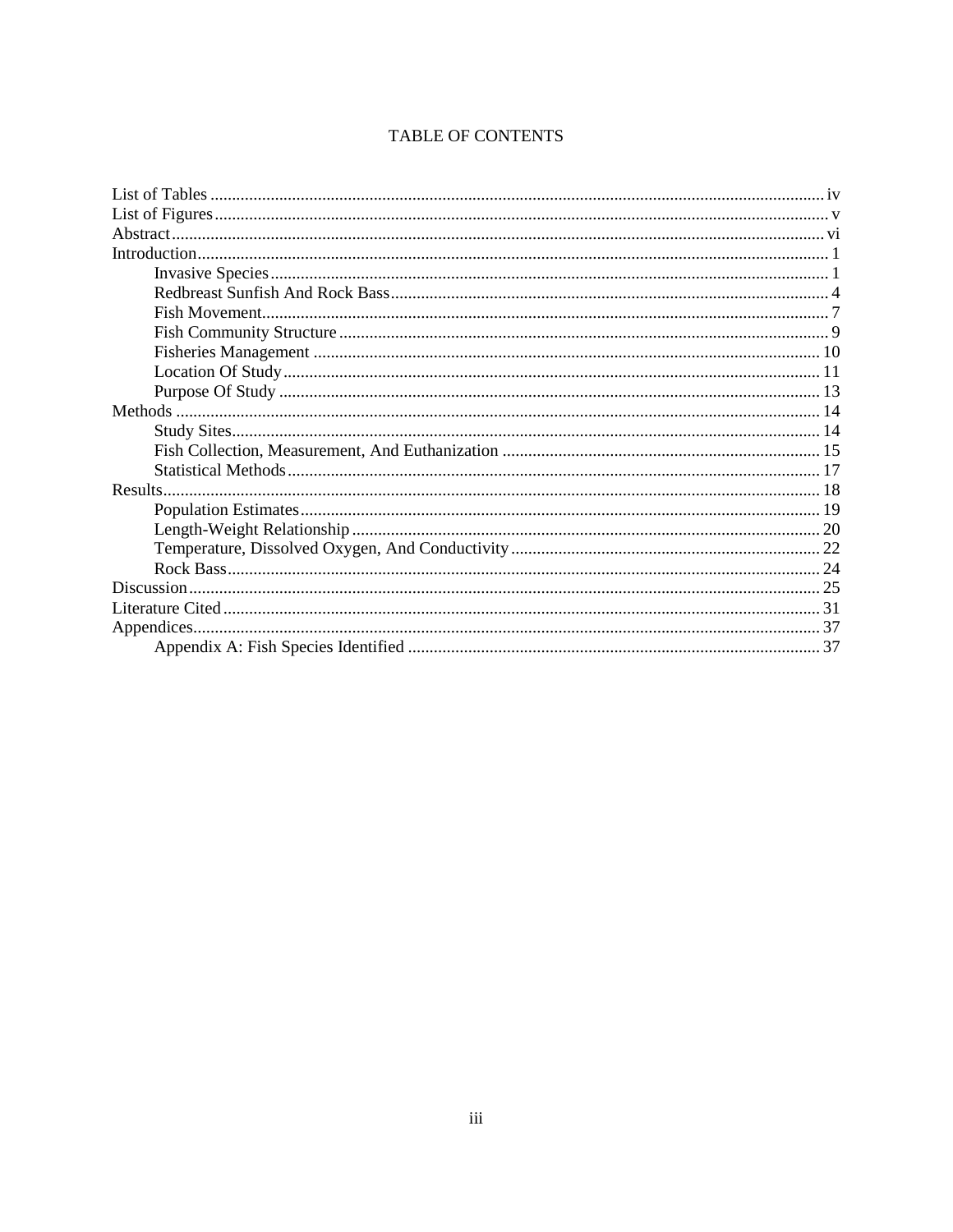# LIST OF TABLES

| Table |                                                                                                    | Page |
|-------|----------------------------------------------------------------------------------------------------|------|
|       | 1. The total number of redbreast sunfish caught, euthanized, recaptured, and percentage recaptured |      |
|       |                                                                                                    |      |
|       |                                                                                                    |      |
|       |                                                                                                    |      |
|       |                                                                                                    |      |
|       |                                                                                                    |      |
|       |                                                                                                    |      |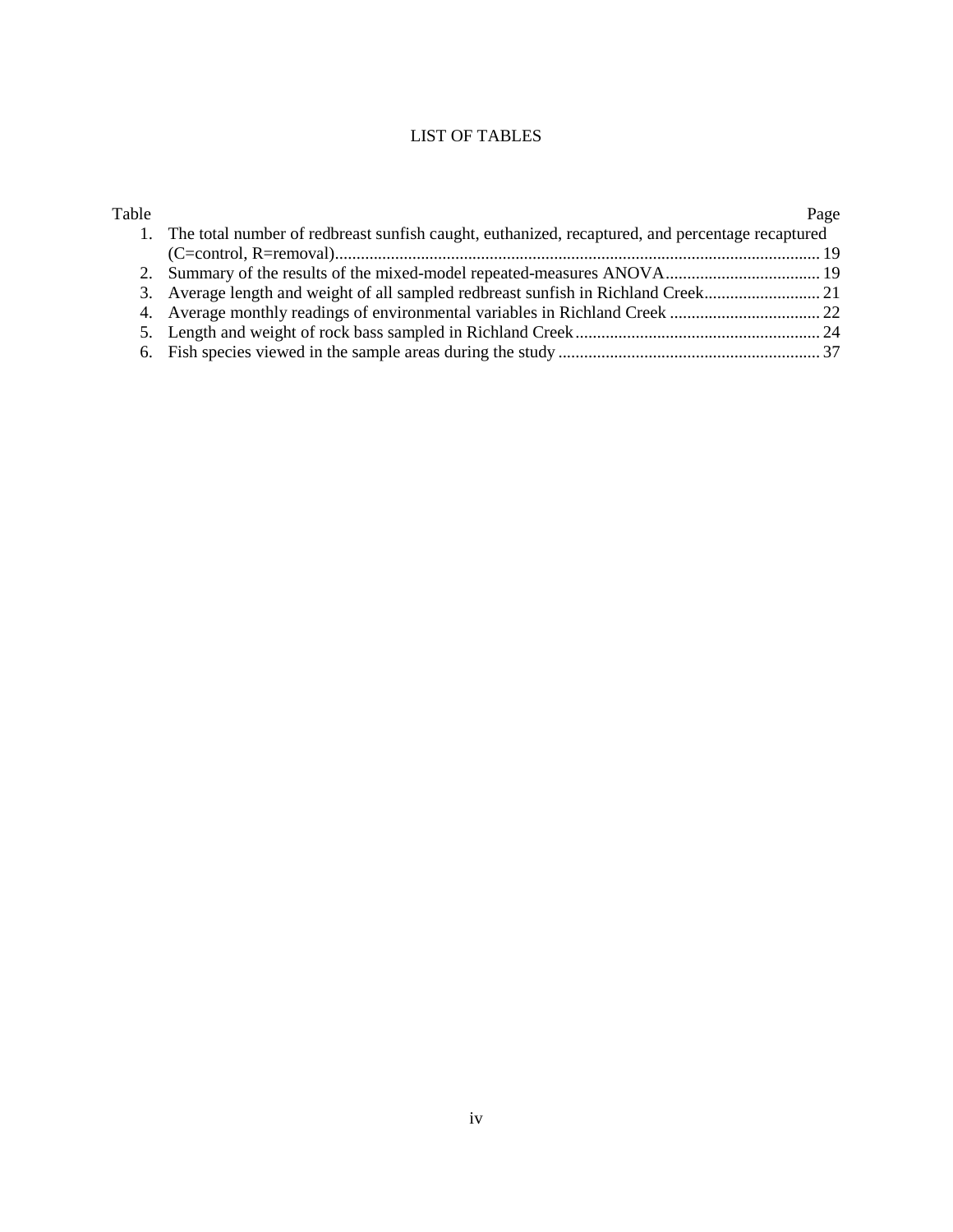# LIST OF FIGURES

| Figure |                                                                                                   | Page |
|--------|---------------------------------------------------------------------------------------------------|------|
|        |                                                                                                   |      |
|        |                                                                                                   |      |
|        | 3. Length-weight relationship and length distribution (insert) for redbreast sunfish sampled from |      |
|        |                                                                                                   |      |
|        | 4. Dissolved oxygen, temperature, and conductivity data for each sample day in Richland Creek 23  |      |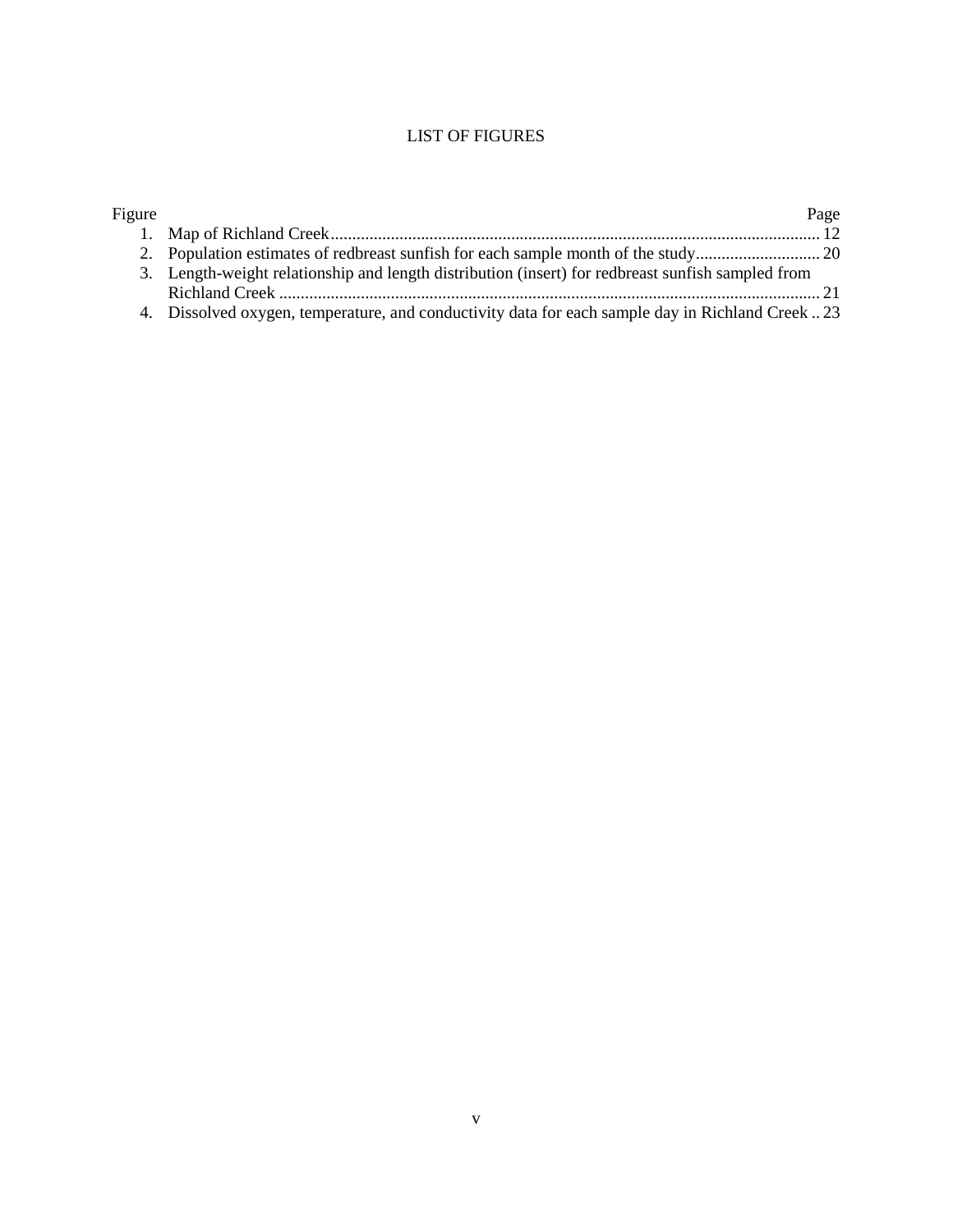#### ABSTRACT

# THE EFFICACY OF SMALL-SCALE REMOVAL OF AN INVASIVE SPECIES (REDBREAST SUNFISH, *LEPOMIS AURITUS*) BY ELECTROFISHING

Miranda Annette Aiken, M.S.

Western Carolina University (November 2014)

Director: Dr. Thomas H. Martin

Redbreast sunfish (*Lepomis auritus)* in Richland Creek, Haywood County, NC, were studied to determine if back-pack electrofishing was an effective method of removal of this invasive species. Three study sites were established, with 100 m removal reaches and paired 100 m control reaches which were resampled at intervals over a nine month period to test for population depletion by electrofishing. All redbreast sunfish were sacrificed from removal reaches while those captured in control reaches were returned to the stream after marking by fin clipping. While electrofishing, any rock bass (*Ambloplites rupestris*) captured were measured noted to look for re-establishment in areas where redbreast sunfish had been removed.

The results indicate that the population was significantly smaller in removal reaches; averaged over the period of the study, population estimates from removal reaches were approximately 50% lower than those from control reaches. However, there was not a significant difference of the interaction of month by treatment. While the local populations of redbreast sunfish in removal reaches in Richland Creek may have been reduced by electrofishing, fin-clipped fish from control reaches were occasionally captured in removal reaches suggesting upstream-downstream movement. Given that the small reservoir downstream (Lake Junaluska) may serve as a source population, I suspect that a continuing program of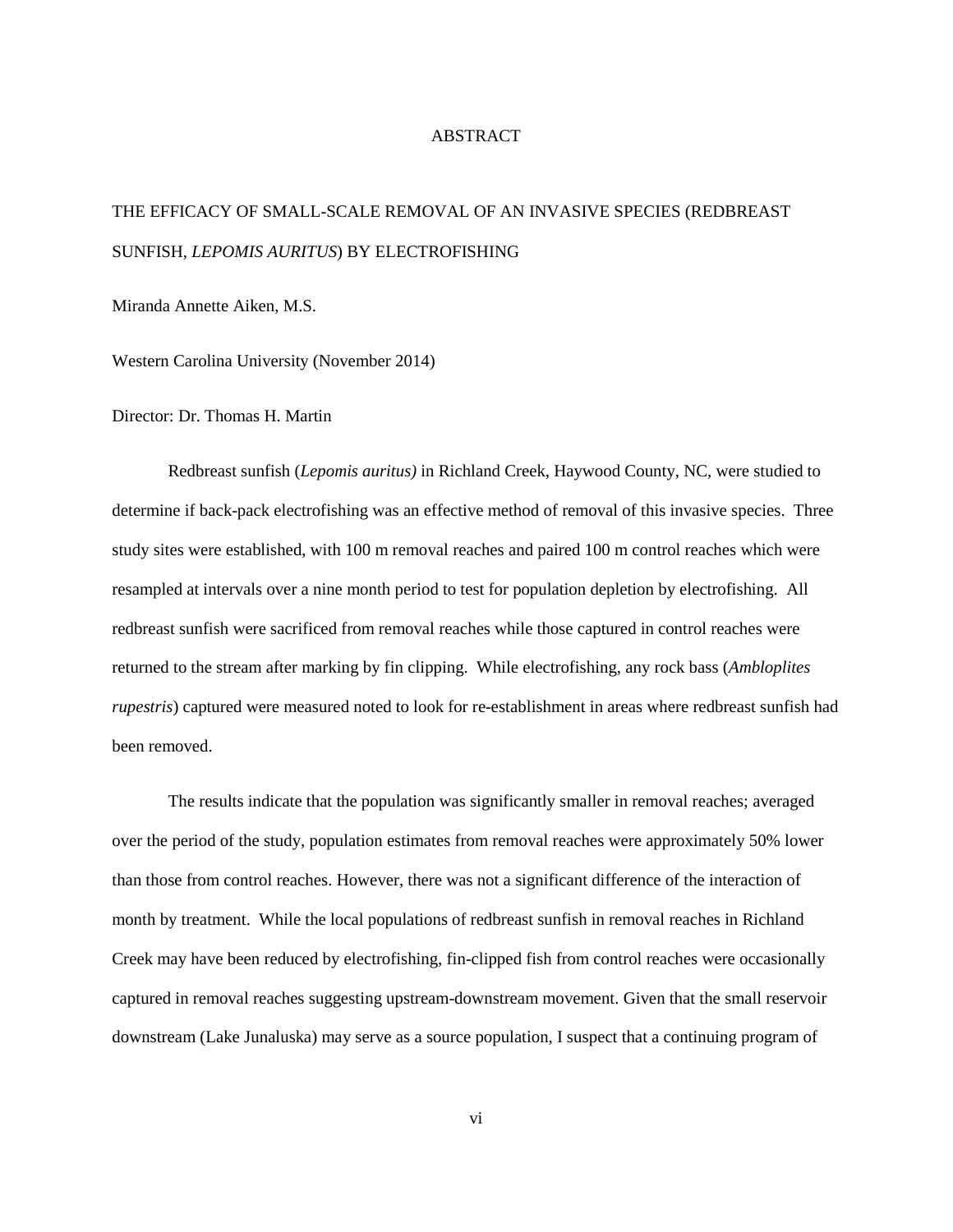removal would be needed in order to control the population by electrofishing. I was unable to detect a response of rock bass to the removal of redbreast sunfish due to their extremely low capture rate.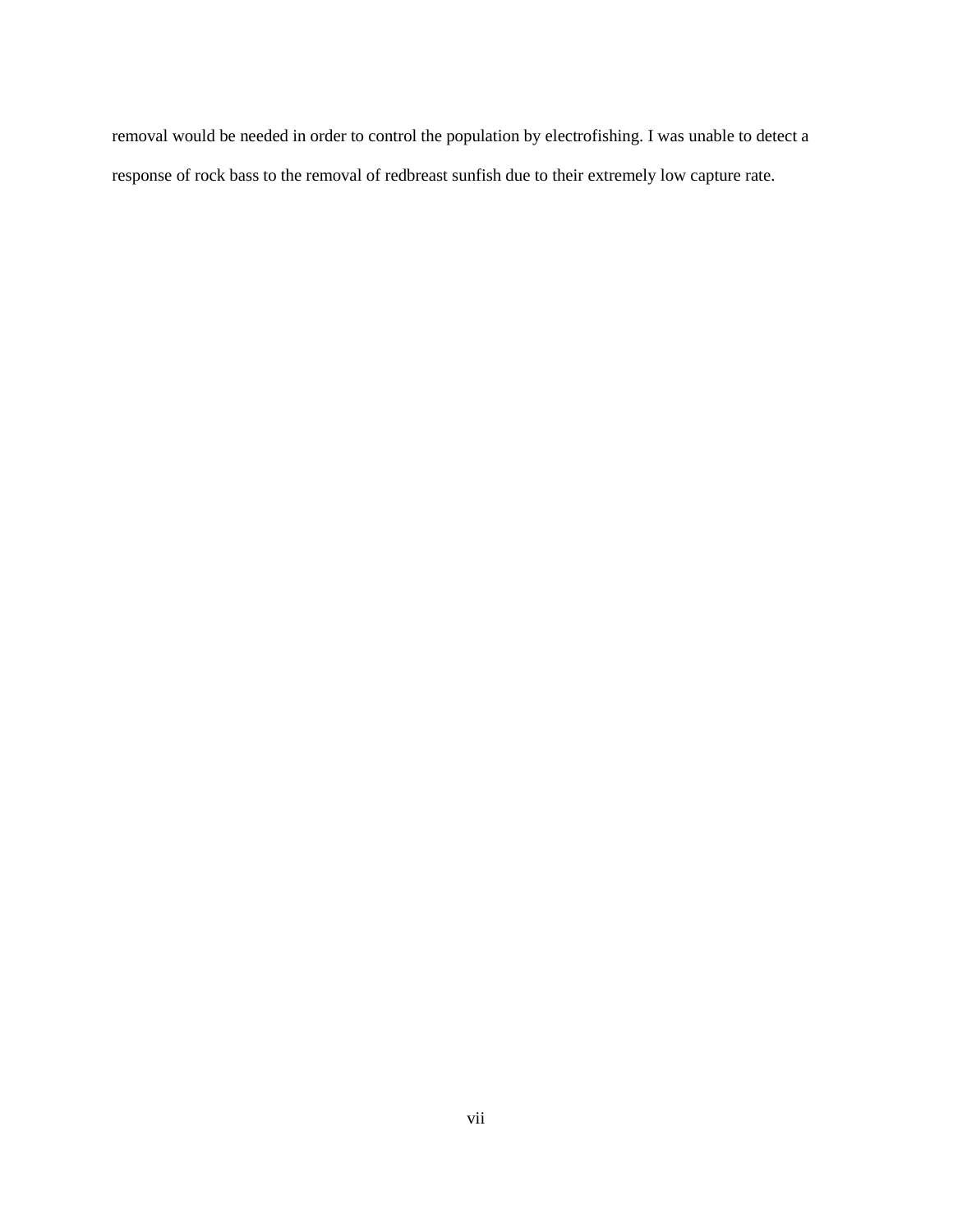#### INTRODUCTION

#### Invasive Species

Freshwater biodiversity is affected by many different factors including invasive species introductions, river impoundments, climate change, over exploitation, and pollution. One main threat to freshwater biodiversity is the introduction of non-native species. Where as not all introduced species become invasive or cause negative ecological effects (Leprieur et al. 2009), there is a long history of human-assisted invasions in freshwater habitats (Almeida and Grossman 2012). There are several ways non-native fishes have been introduced: intentional introduction by state or federal agencies, through canal systems, "bait-bucket" introductions by anglers, intentional stocking by anglers, and "hitchhiking" on boats (Kohler and Hubert 1999). Globalization has also led to aquatic organism introductions through ballast-dumping, aquarium fish releases, and escape of aquaculture fish (Kohler and Hubert 1999).

Invasions in freshwater systems are sometimes difficult to detect or are only detected after the population has become established. The process of invasion of a non-native species can be divided into four stages, introduction, establishment, spread, and the integration or impact (Leprieur et al. 2009). A successful invasion, establishment, and spread of an invasive species can be affected by several factors (Hoddle 2014). One factor is propagule pressure, the number and frequency of introduction into a new area. It is more likely for a species to establish with 10 separate introductions of 100 individuals each than with the introduction of 1000 individuals at one time. Numerous small introductions over time are more likely to coincide with proper conditions for the organism to establish, such as food and temperature. Another factor affecting the phases of an invasion is the minimum viable population size of an organism. A minimum number of individuals are needed to sustain an organism's population, if an introduction is to result in the establishment of a population. Having a minimum number of individuals in a population ensures a small population doesn't go extinct because of random environmental events, such as storms. A minimum population size also has an importance for locating mates to ensure that reproduction can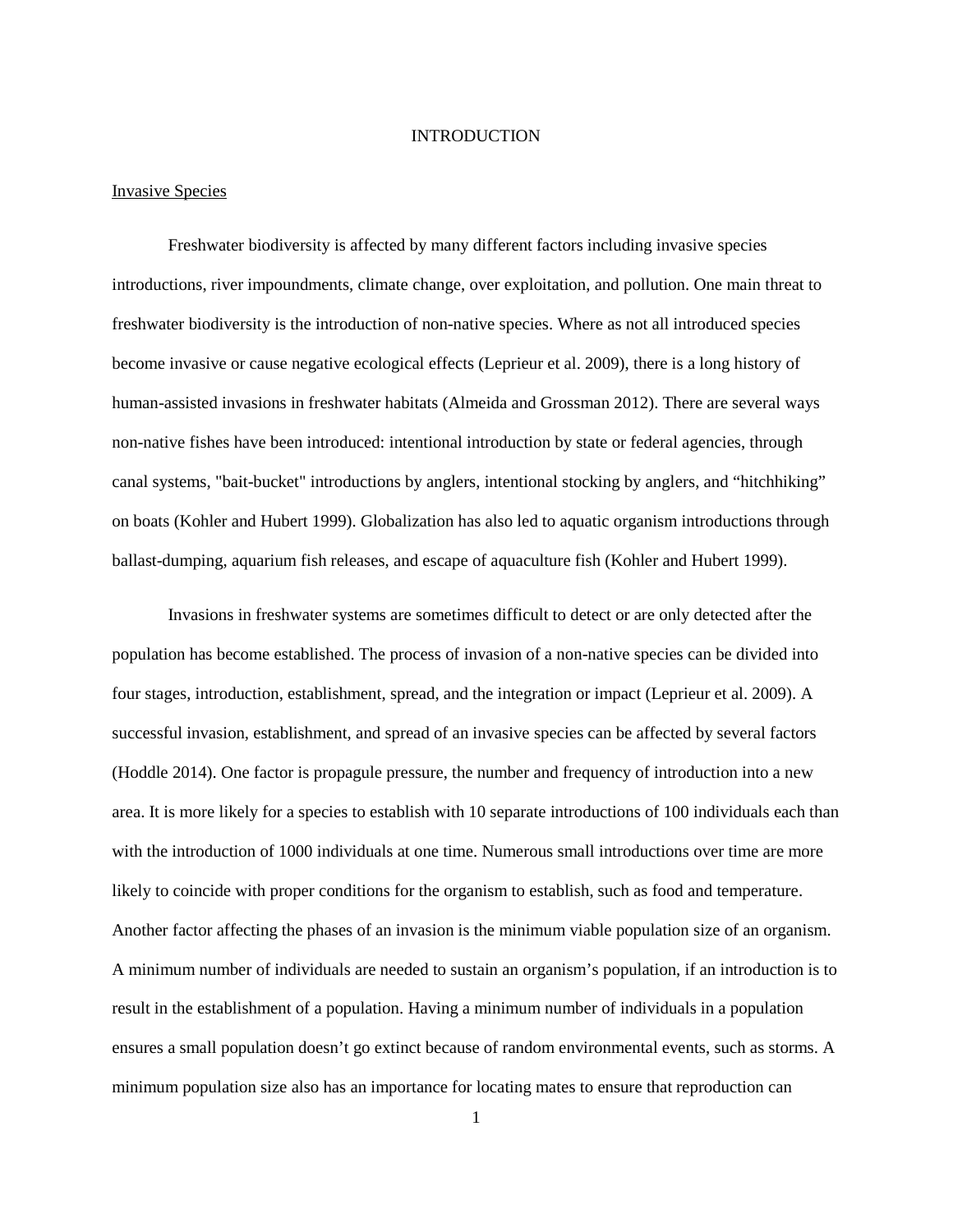replace members of the population lost through mortality. The lag period is another factor of the invasion; a population can persist for quite some time before the observation of exponential growth is observed. Explanations for this lag period are that genetic adaptation is occurring which may take several generations, or time for the organism to disperse from a less desirable introduction area to more desirable areas (Hoddle 2014). Lag periods can also be explained by environmental causes, the inherent lag effect, and by not detecting an already expanding species. The final factor of an invasion is the climate and environment of the invaded or introduced area. The area of introduction must have a suitable climate in order for the introduced species to survive, and must provide adequate resources for growth and reproduction (Hoddle 2014).

The impact stage of an invasion is rarely examined and very little documentation on the impact of many introductions may be found (Leprieur et al. 2009). For example, in the DIAS (United Nations Food and Agriculture Organization's Database of Invasive Aquatic Species) database, for 13.9% of 3141 records of introductions, it is unknown whether the establishment of the species was successful and in 80% of cases it is unknown if the species caused ecological effects (Leprieur et al. 2009). A successful species introduction is an ecological perturbation that alters the biotic community (Kohler and Hubert 1999).

Non-native fishes may have a variety of effects on native fishes including habitat alteration, predation, hybridization, vectoring diseases, food web alteration, and interspecific competition (Almeida and Grossman 2012). Interspecific competition can occur as exploitative competition or interference competition. The introduced species could prey upon or compete for food with native fishes and this could lead to a decline or loss of population of the native fish (Leprieur et al. 2009). Introduced species often have a wide range of physiological tolerances giving them a competitive edge in disturbed habitats. Thus, more tolerant invasive species often replace native species (Almeida and Grossman 2012).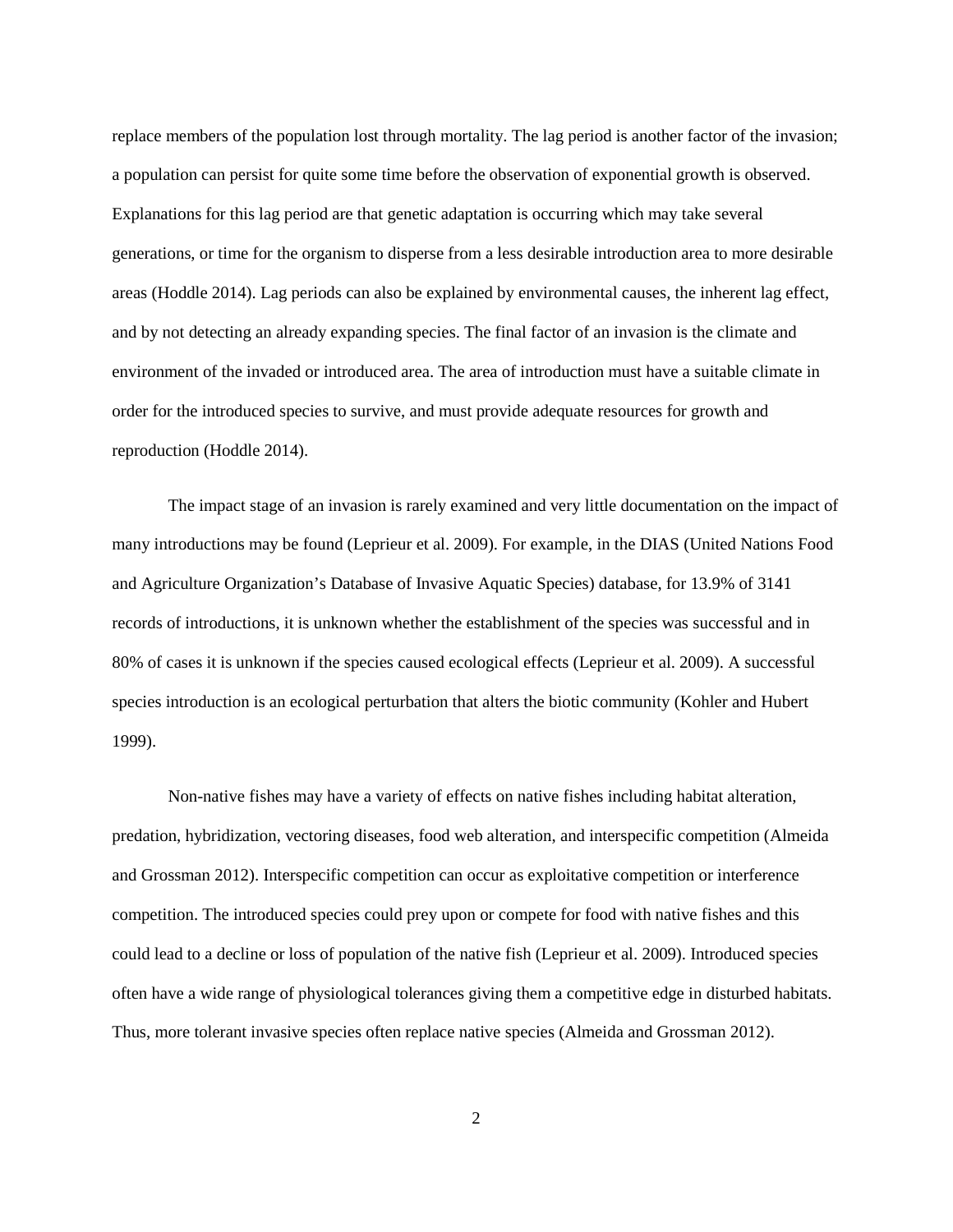Although competition occurs in many cases, it is difficult to quantify the effect of competition and sometimes difficult to detect.

Freshwater invaders can cause changes in an individual's behavior, to the community, or the population. Predation or competition by invaders has altered native species behavior and this altered behavior can influence habitat use and foraging, in addition diet shifts can occur (Simon and Townsend 2003). At the population level, changes in abundance or distribution of other species can be changed by the invaders. Community level effects include alterations to direct and indirect interactions among populations and can cause trophic cascade. Invaders can cause energy and nutrient movement changes to their pathways and magnitude at the ecosystem level and the impacts are related to energy and nutrient flux in the system (Simon and Townsend 2003). Fish communities and assemblages have been altered through extirpations and distribution changes of other species. If the impact is sufficiently large, the regional distribution of the native species can change or populations can be extirpated (Simon and Townsend 2003). Size selection is another area that can be impacted by invasions if predation is size selective, causing prey size class structure to change (Simon and Townsend 2003). A reduction in fitness and the ability to adapt to condition changes by the population can increase the risk of extinction through the process of introgression (Simon and Townsend 2003). If an invader is able to build up high densities and biomasses and replace a native species that is an ecological equivalent and develop a higher biomass than the native, then they are able to exert a stronger ecosystem impact (Simon and Townsend 2003). Direct ecosystem impacts can be caused by the invaders mode of resource acquisition by generating or enhancing energy and nutrient pathways (Simon and Townsend 2003). Invaders in freshwater systems can have severe consequences on the native species on many levels, and much of the time those impacts are unknown.

A fish species is deemed undesirable if it has adverse effects on threatened or endangered native fishes, serves as a source of pathogenic organisms, does not contribute to commercial or sport fishing,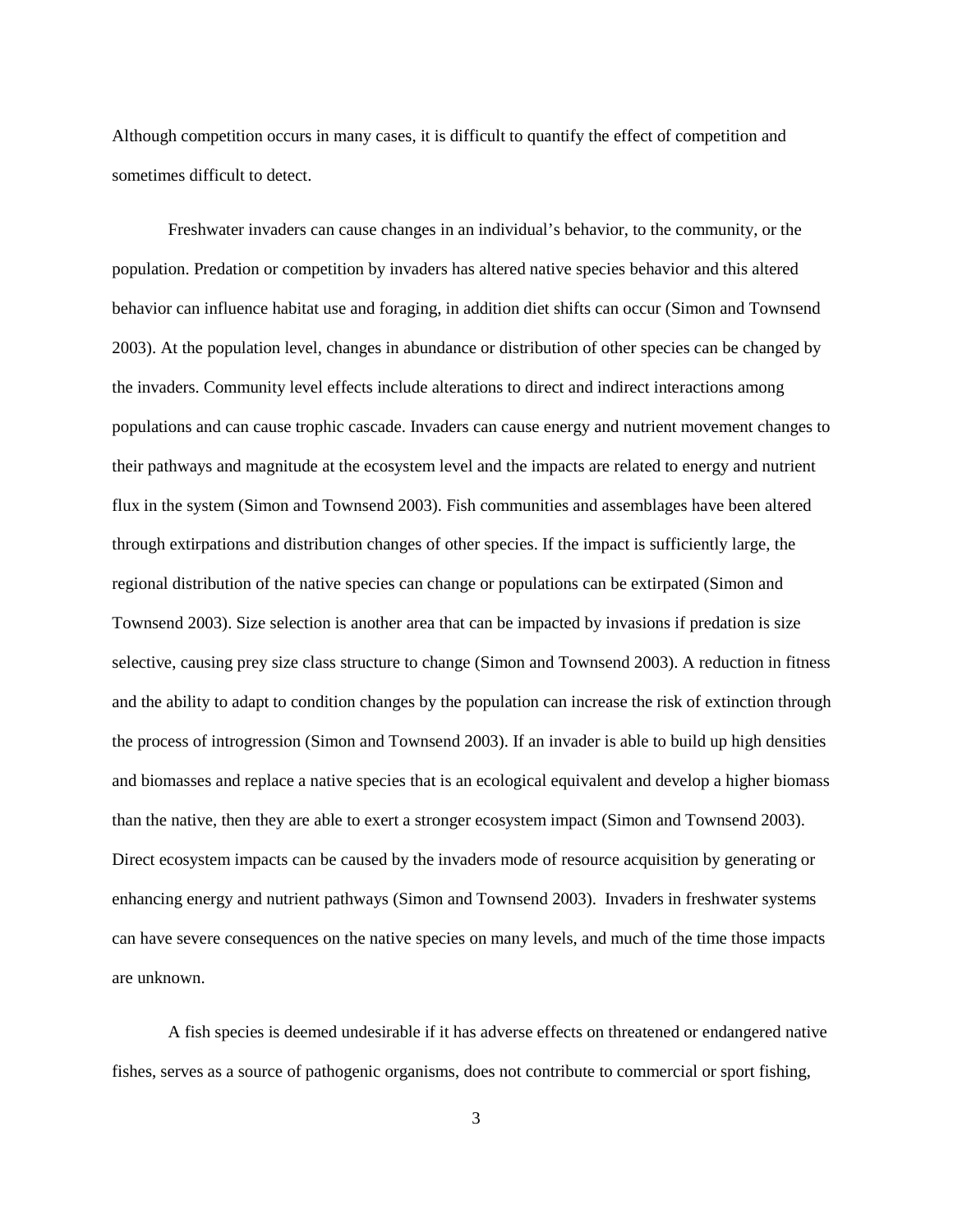inhibits the development or maintenance through predation, direct competition on desirable fishes, or interferes with other wildlife management practices (Kohler and Hubert 1999). Fish introductions in the past were usually not viewed as a negative occurrence; it was believed that fishes introduced were compatible with other vertebrates that use the same aquatic habitat (Kohler and Hubert 1999). There is a lack of data on the long-term trends of introductions of non-native fish and fish extinctions in freshwater ecosystems. Interactions among species leading to extinctions may take decades to complete leading to time-lags in community dynamics (Leprieur et al. 2009). The potential of possible extinction debts of native species due to the establishment of an invasive species is an important factor in researching and studying invasive species in aquatic systems a priority and increases the importance of the removal of these invasive organisms.

#### Redbreast Sunfish And Rock Bass

*Lepomis auritus* (Linnaeus, 1758), redbreast sunfish, are native to creeks and small to medium rivers of the Atlantic Coastal drainages from the Gulf of Mexico to central New Brunswick. Non-native occurrences have been seen in 13 states including North Carolina (Fuller et al. 1999). In North Carolina, they were widely stocked as a popular sport fish and now are found throughout the state including the upper Tennessee and New River drainages. It's not known when they were introduced to Richland Creek, a tributary of the Pigeon River located in Haywood County, North Carolina. Messer (1964) reported that he sampled two individuals from the Pigeon River, downstream of the mouth of Richland Creek (one adult at each of two stations), but found none in his Richland Creek sample, suggesting that the current population probably dates from around that time or later.

They are often reported to feed on or near the bottom (Etnier and Starnes 1993), and aquatic and terrestrial invertebrates are typically reported as dominant food items (Davis 1972, Etnier and Starnes 1993). They are occasionally reported to eat small fish (Davis 1972, Gautreau and Curry 2012). Under favorable conditions, they live in excess of 6 years and routinely grow to lengths greater than 220 mm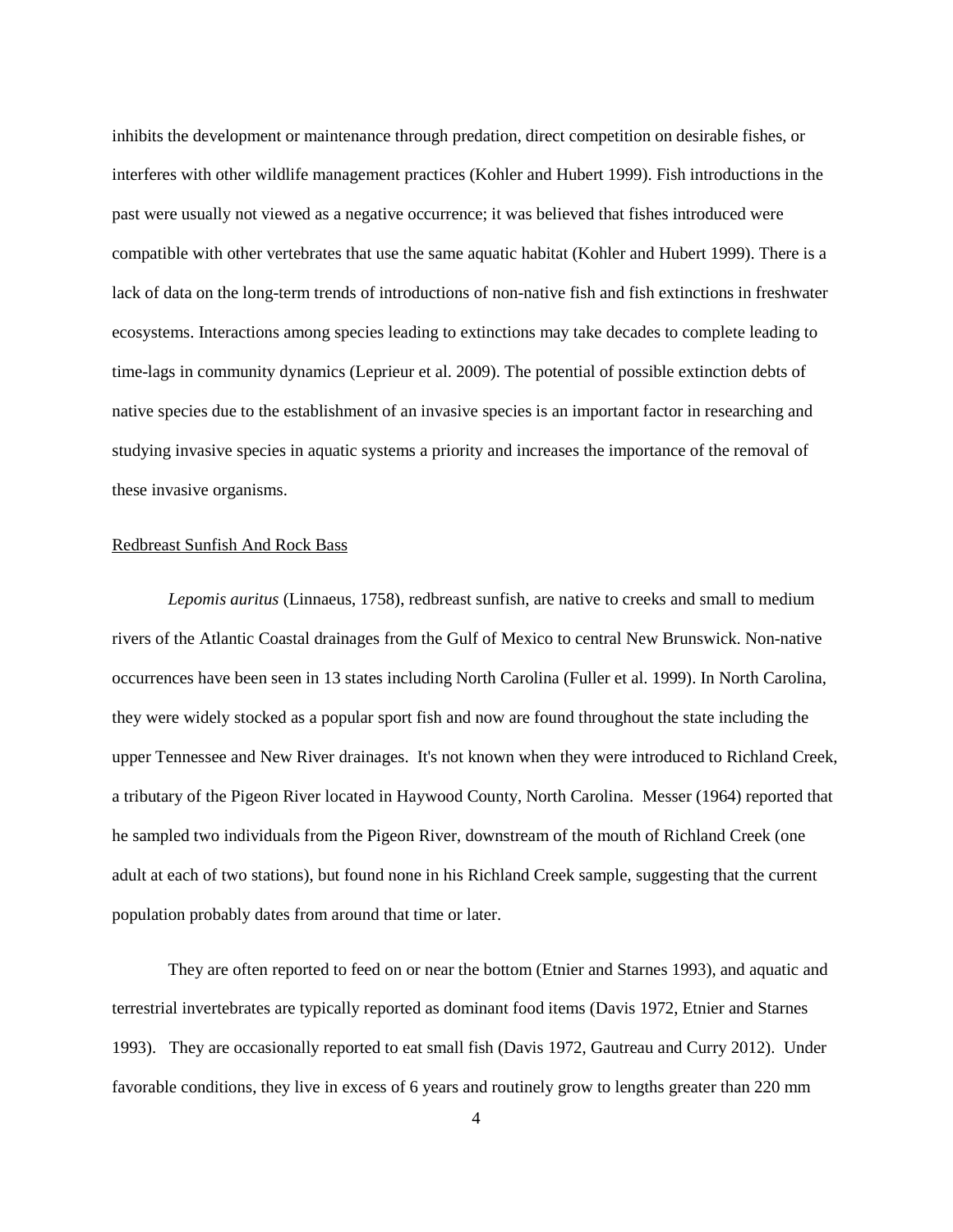total length (Carlander 1977, Davis 1972). At the northern extreme of their native range in southwestern New Brunswick, their maximum length was recorded as approximately 195 mm for a 6+ aged individual (Gautreau and Curry 2012).

Introduction of the *L. auritus* outside their native range could have consequences on native fish assemblages and fish-fish interactions (Etnier and Starnes 1993). Circumstantial evidence has indicated that *L. auritus* are displacing the native longear sunfish (*L. megalotis*) through direct competition in eastern Tennessee (Fuller et al. 1999). They are also reported as an ecological threat in Texas and have helped placed several fish on the endangered species list (Bonner et al. 2005). What effects, if any, that *L*. *auritus* have on Richland Creek species is still unknown. The possibility of competition between *L. auritus* and native rock bass (*Ambloplites rupestris*) has been suggested as a possibility, (B.H. Tracy, N.C. Department of Environment and Natural Resources, personal communication).

*Ambloplites rupestris* (Rafinesque, 1817), the rock bass, is native to the St. Lawerence River through the Great Lakes, Hudson Bay, and Mississippi River drainages, from Quebec to Georgia (Page and Burr 2011). *Lepomis auritus* and *Ambloplites rupestris* have similar habitat requirements, a similar diet, similar reproductive behaviors, and are similar in size when adults. Both species are found in rocky or vegetated pools. The *A. rupestris* is known to feed on insects, small fish, mollusks, and crayfish (Werner 2004). Both species spawn in early summer, and males build and guard nests in shallow water. Females carry a similar number of eggs, rock bass carry 5,000 or more and *L. auritus* carry between 1,000 and 8,000 eggs (Werner 2004). These overlapping life-history characteristics could potentially lead to competition or at least daily interactions between these two species.

Reproductive ecology of fishes is an important life history attribute that can have consequences on population growth and community composition. Redbreast sunfish is found in headwater streams to coastal rivers, lakes, and reservoirs, but its reproductive ecology is not well known (Lukas and Orth 1993). In Virginia streams, the nesting sites were selected where there was low to negligible water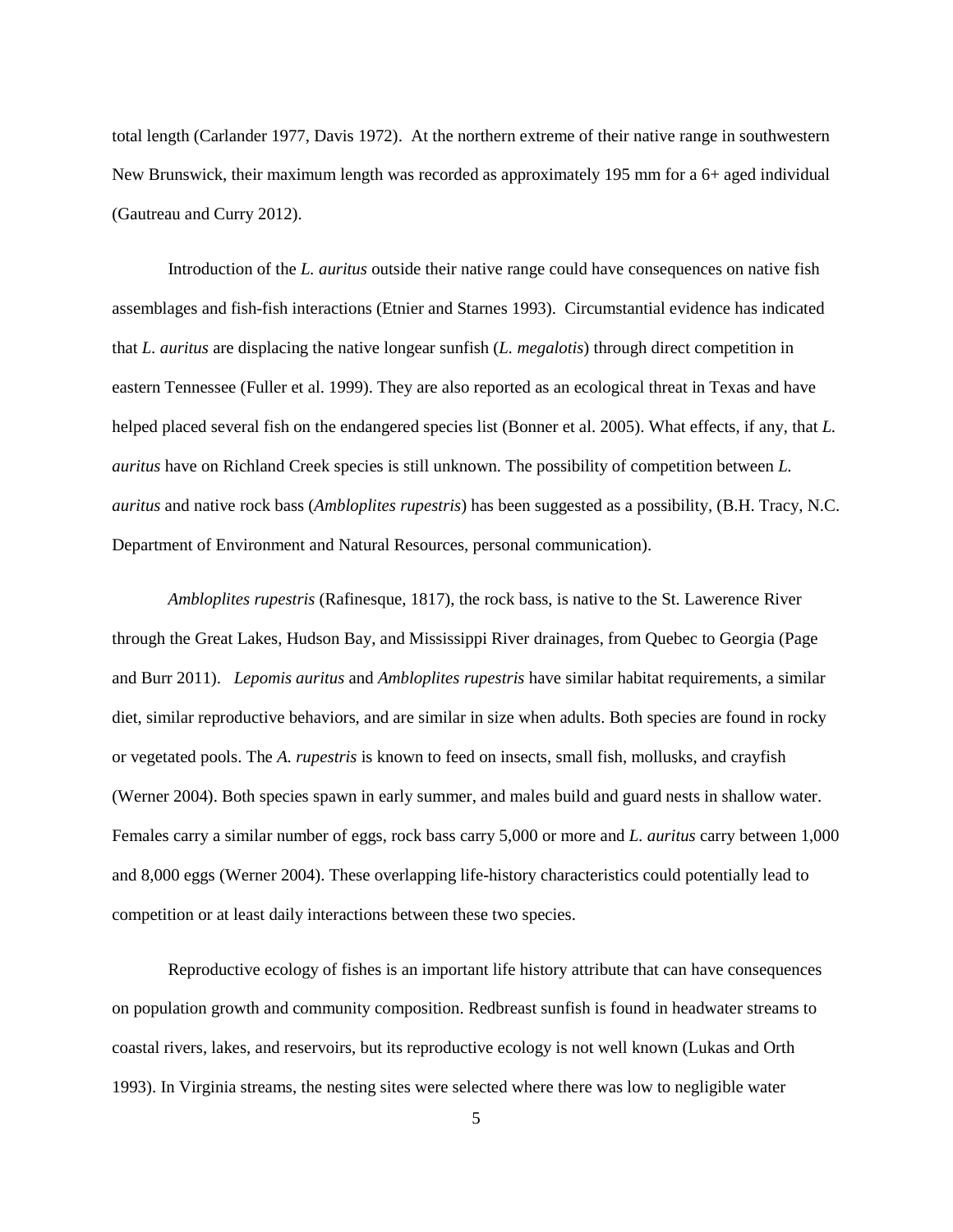velocity, typically in pools, sheltered backwaters, side channels, and stream margins (Helfrich et al. 1991). They typically began spawning when the water temperature increased to  $20^{\circ}$  C which normally occurs in late May (Lukas and Orth 1993). High or variable water discharges and thermal regime fluctuations can have a negative impact on stream centrarchids, by disrupting spawning (Helfrich et al. 1991). Centrarchids are freshwater ray-finned fish that include sunfish, rock bass, and largemouth bass. The reproductive success of fishes is partially dependent upon having suitable nest substrate available (Helfrich et al. 1991).

During spawning, females approach the nests from downstream and are actively courted by the males swimming in circular patterns above their nests (Lukas and Orth 1993). The spawning act takes around four minutes and while the female is in the center of the nest the male leaves the nest and chases away other redbreast sunfish (Lukas and Orth 1993). The eggs are mixed into the gravel by the male to form a stable gelatinous matrix (Lukas and Orth 1993). In *L. auritus*, after the parental male's nest has been visited by females and is full of incubated eggs, he keeps them aerated and free of silt by fanning them (DeWoody et al. 1998). The male redbreast sunfish spends a considerable amount of time defending his nest from perceived predators, and in the North Anna River in Virginia this included smallmouth and largemouth bass, and other redbreast sunfish (Lukas and Orth 1993). Even though the redbreast sunfish uses these tactics to protect its nest and brood, there is still mortality and nest failure for a number of reasons. An important source of egg and larvae mortality may be predation (Lukas and Orth 1993). High flow is a cause of early nesting failure and departure of the male may suggest that predation is a source of nest failure (Lukas and Orth 1993). The spawning behaviors of redbreast sunfish possibly create incubation conditions that are better suited for stream environments, suggesting adaptation for a lotic existence (Lukas and Orth 1993).

Although rock bass have similar reproductive behaviors, their population is not thought to be currently sustaining itself in Richland Creek (B.H. Tracy, N.C. Department of Environment and Natural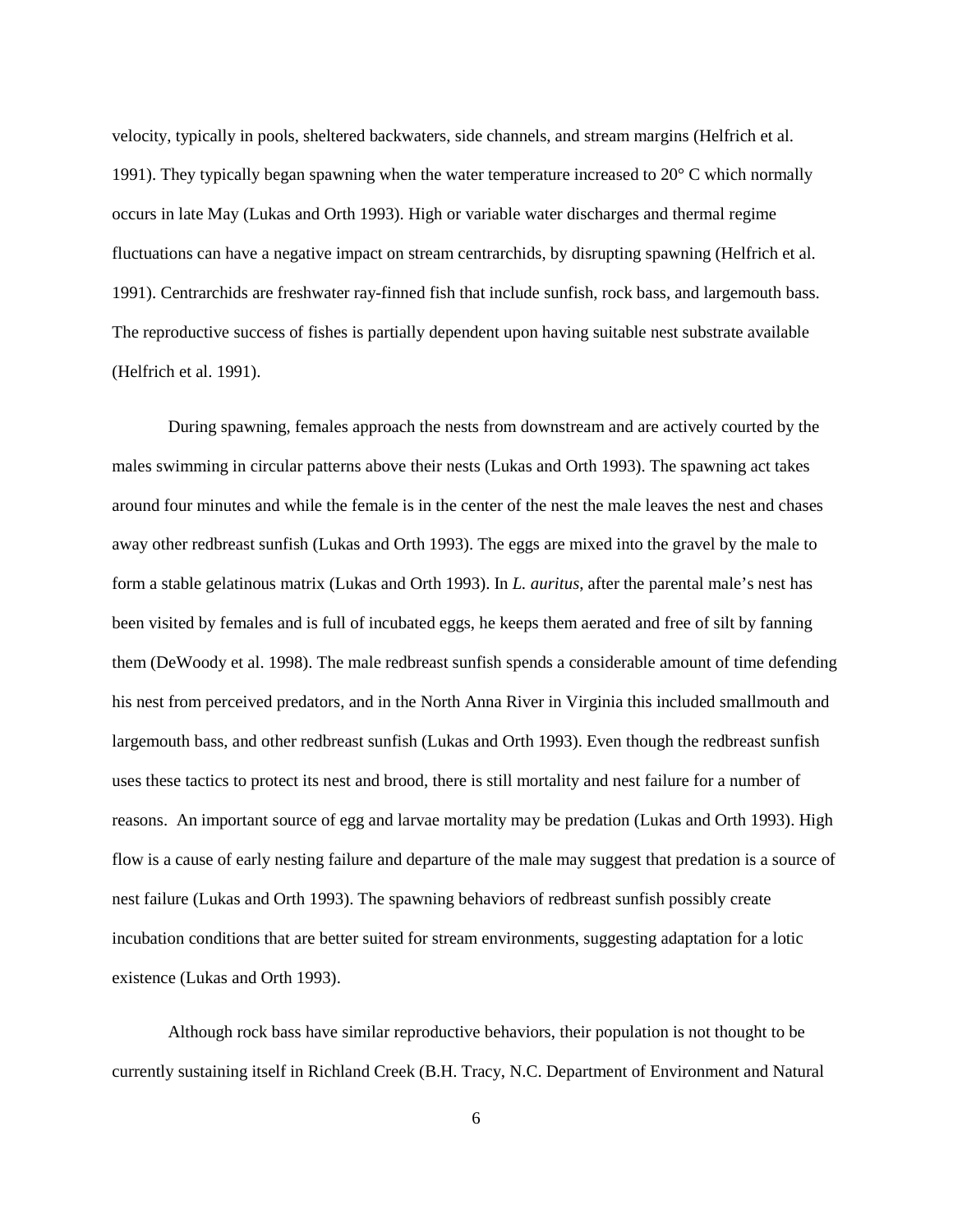Resources, personal communication). Spawning occurs for the rock bass during late spring to early summer and males excavate nests in the gravel of shallow areas in lakes and streams (Noltie and Keenleyside 1986), and can occur on different dates in different years (Gross and Nowell 1980). After the females deposit their eggs they depart and the males stay and guard their nests and broods. The reproductive behavior of the rock bass is similar to the redbreast sunfish. During the nesting cycle of centrarchids, the quality of parental care and thus brood vulnerability may vary (Noltie and Keenleyside 1986). The ability of a male to complete more than one nesting cycle in a season influences his reproductive success and can be enhanced by larger male size, low flow conditions, early start date, and warm water (Noltie and Keenleyside 1986). The males carry the burden of having the high energy cost behavior of building and maintaining their nests and guarding their brood (Noltie and Keenleyside 1986). Rock bass that are larger have the ability to defend the nest against predation attempts and fast for longer periods of time with their stored reserves (Noltie and Keenleyside 1986). Once they have hatched, the young remain in the nest for around 10 days until the free-swimming larvae disperse (Noltie and Keenleyside 1986). The brood can be lost by predation, flooding, and fouling by algae. High water flow has the ability to wash the young from the nests, or can increase deposition of silt or algae in the nest (Noltie and Keenleyside 1986). Once the fry leaves, some males linger, but most males quickly become free-swimming and others find new nests and spawn for a second time (Gross and Nowell 1980). Unlike *Lepomis*, rock bass use anal and pectoral fins in the construction of the nest and the male color darkens and during spawning they perform irregular circling behavior (Gross and Nowell 1980).

#### Fish Movement

There are many purposes of fish movement in streams that include spawning, migrations, and colonization of vacated areas of the stream. The mobility of an animal could influence interactions within the community, population responses to disturbance, and the scale at which organisms can respond to variation in the environment. The ability of stream fishes to travel long distances is further demonstrated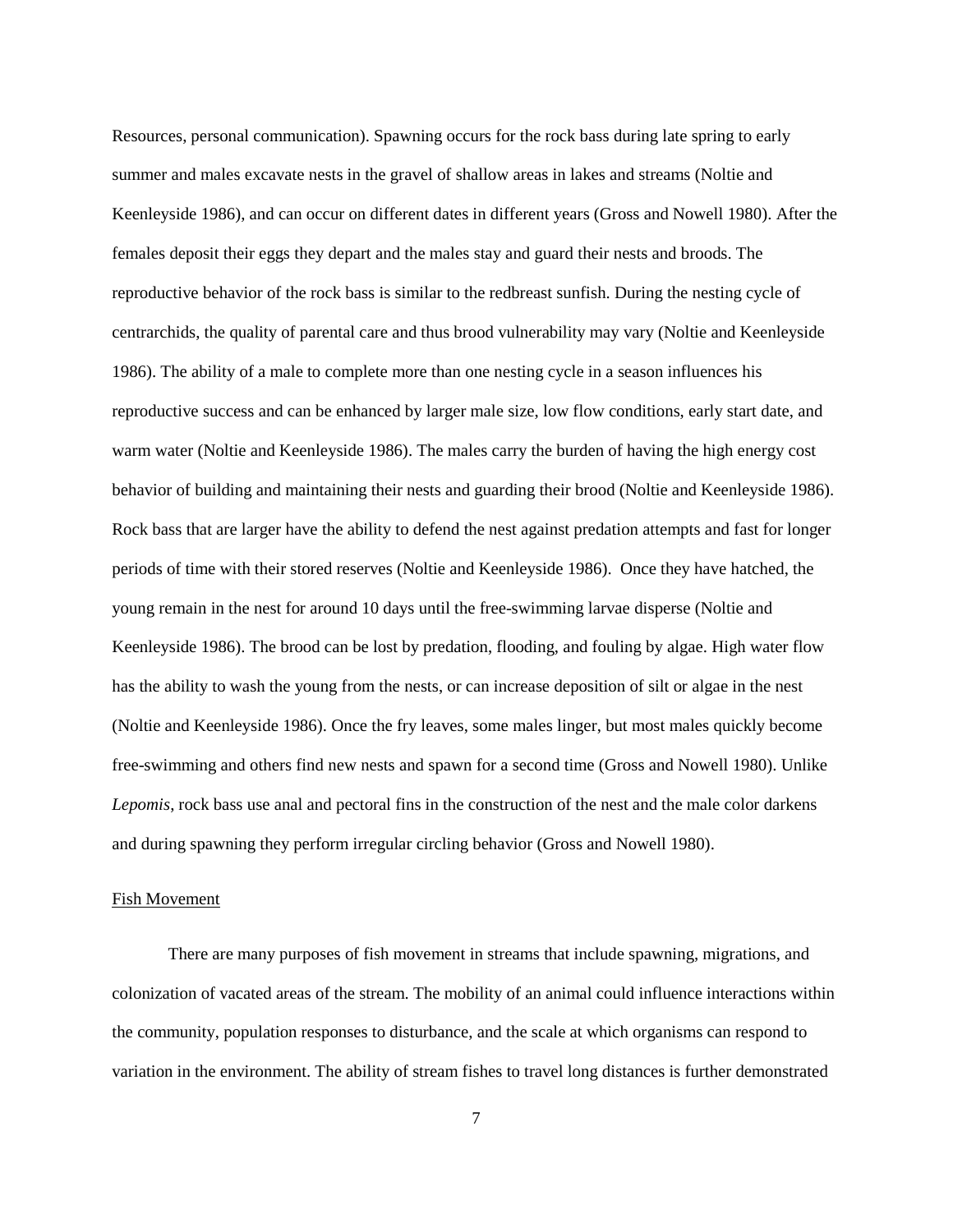by seasonal migrations and the re-colonization of disturbed streams (Freeman 1995). It has been known that stream-dwelling species restrict movements to limited areas, and documented limited movements have included centrarchids (Gatz and Adams 1994). Resource availability may reflect a given species pattern of movement and this movement may differ between streams (Gatz and Adams 1994). A small percentage of a population seems to be able to repopulate devastated areas in a stream where recolonization can be rapid for sunfish with small home ranges (Gatz and Adams 1994).

Case studies show that movement is often limited, but longer migrations are possible and necessary. Gatz and Adams (1994) found that two-thirds of all documented movements were less than 100 meters and rock bass and redbreast sunfish are highly sedentary species. Their estimated home range length is 50 to 99 meters for both species. Even though they have the capability to travel greater distances small fish frequently occupy limited areas and are considered habitat specialists. Freeman (1995) found that juvenile redbreast sunfish moved considerable distances both within and between mesohabitats, and they displayed a tendency to move upstream rather than downstream. She further suggested that longer distance movements may be routine. She interpreted rapid re-colonization of stream sections after being defaunated as evidence of routine exploratory movement (Freeman 1995). Gatz and Adams (1994) found redbreast sunfish to be highly sedentary during winter months, but highly mobile in the spring and have intermediate movement in the summer and fall. In Midwestern streams, it was found that longear sunfish, green sunfish, and rock bass are species with restricted home ranges (Gerking 1953). The majority of transplanted longear sunfish moved to their original home ranges downstream, and this movement indicated that riffles are a behavioral barrier rather than a physical one (Gerking 1953). The majority of longear sunfish and rock bass were found to stay in a section of 100 to 200 feet (Gerking 1953). The occasional significant upstream or downstream movement patterns of redbreast sunfish are representative of site resource responses and season rather than behavior preferences (Gatz and Adams 1994). Gerking (1953) found that the natural intraspecific and interspecific changes to a fish population in one part of the stream may not have any relationship to events in another part. The mobility of redbreast sunfish will play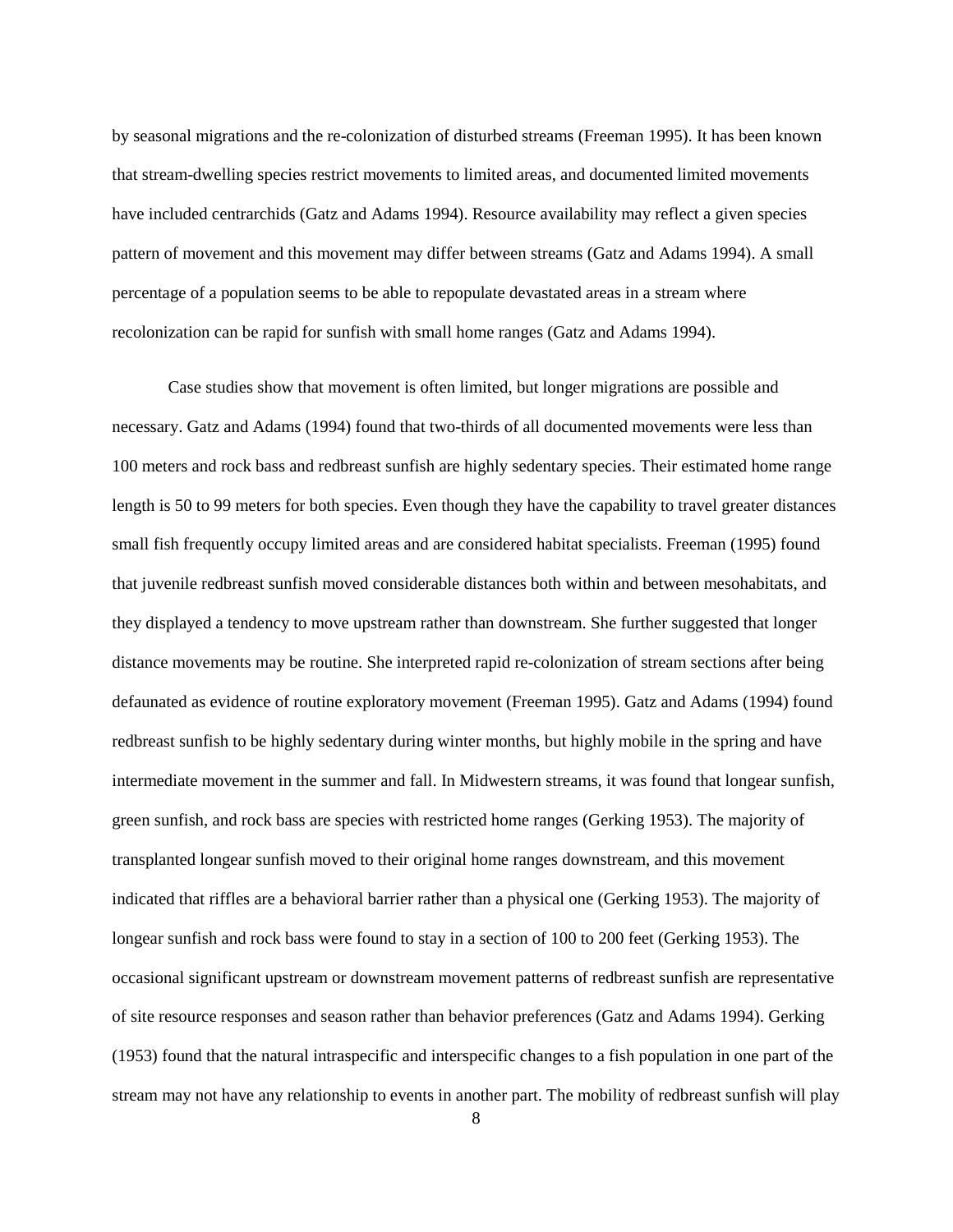a large role in determining if their removal will affect their population or if they have the ability to recolonize as fast as they are removed.

#### Fish Community Structure

The Southeastern United States is a biological hotspot of biodiversity and this includes fish communities. There are estimated to be over 600 fishes to occur in Southeast drainages and approximately 28% of this fish fauna is deemed in need of conservation (Butler 2002). There are a number of jeopardized fishes that are unlisted in this region that need to be managed and conserved before listing them becomes necessary (Butler 2002). Causes of these conservation concerns include introduced species, river impoundments and reservoirs, and environmental changes.

Biodiversity loss and fish assemblage structure are often affected by impoundments and stream flow. Biodiversity loss in freshwater ecosystems is often driven by impoundments (Rypel 2011). Physical, physiochemical, and ecological conditions are often suboptimal for many lotic specialists, and they are unable to emigrate from these areas (Rypel 2011). Rypel (2011) found that rock bass and redbreast sunfish had significantly higher growth rates in riverine systems. Fish have different abilities to deal with environmental variability and show a wide range of life history patterns. Stream flow can have strong effects on the structure of stream fish assemblages and can vary among groups (Schlosser 1985). Sunfish breed later in the year, which appears to make juvenile abundance more sensitive to high flow conditions than species breeding earlier (Schlosser 1985). Stream fish assemblage structure is likely regulated by both stochastic and deterministic processes. Younger age class abundance, species richness, and species composition is likely influenced by stochastic or physical factors (Schlosser 1985). These factors can include temperature, water level, and storms. Deterministic or biotic interactions may strongly regulate the older age classes (Schlosser 1985). Growth rates, biodiversity, and assemblage structure can all be affected by different environmental conditions and impoundments (natural and manmade) that change composition of species.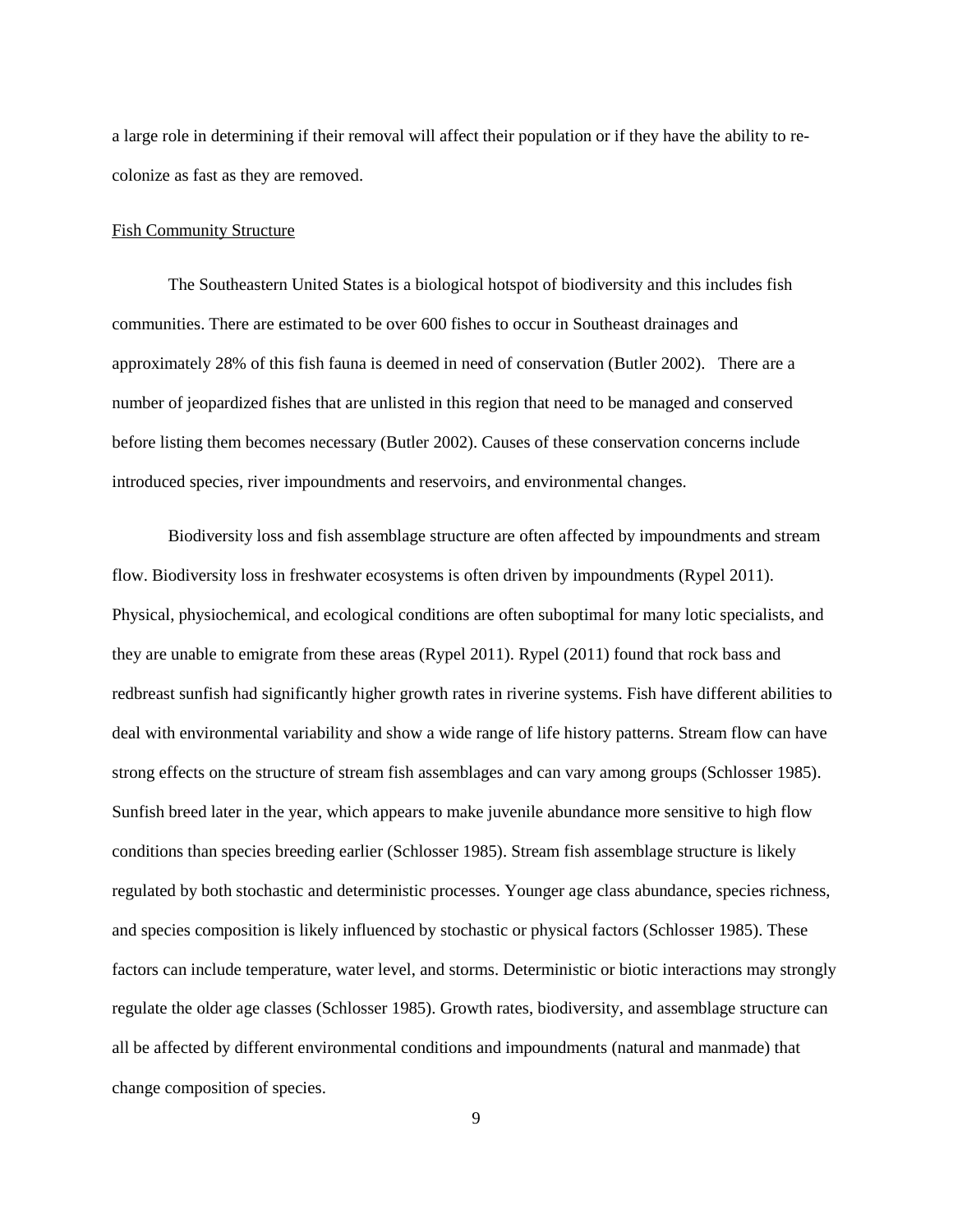Reservoirs are a common occurrence on rivers throughout the world, and the fish communities within them can change over time. High reproductive rates, short generation times, and wide tolerances facilitate invasion of new environments, such as reservoirs, by early colonizing species (Paller et al. 1992). Some of these early colonizers are not native to the system and can establish and become invasive. Studies of fish communities in newly formed reservoirs focus on sport fish management instead of ecological mechanisms responsible for community development (Paller et al. 1992). The redbreast sunfish is one species that is characterized as a successful colonist with parental care, low fecundity, large adult body size, and is an insectivore. In one South Carolina reservoir, redbreast sunfish was the only species out of the eight that initially dominated the fish community of the reservoir with increasing numbers (Paller et al. 1992). The decline of early colonists could have been caused by several types of biological interactions. Fish stocking can cause the rate of community change to accelerate and contribute to an abrupt species turnover.

#### Fisheries Management

Chemical control of unwanted species is often used as a quick and efficient method in eliminating an invader, but unlike other means of removal it is non-discriminatory. In the early 1900s, chemicals were first used to control fish when a Vermont lake was treated with copper sulfate, and by the 1930s to 1950s chemical toxicants were widely used to control undesirable species (Kohler and Hubert 1999). Non-target species are killed when toxicants (e.g. rotenone and antimycin) are used, so in many cases it is necessary for biologists to find an alternative method of removal or control (Meyer et al. 2006). Native piscivorous fish can be used to control an invasive species. One recent attempt at controlling common carp focused on controlling juvenile abundance by targeting younger age fish as a source of prey of a native predator (Weber and Brown 2012). A shift of predator preference was expected when the complexity of habitats was altered, due to the availability of prey (Weber and Brown 2012). Prey that was easier to catch was selected by predators (Weber and Brown 2012).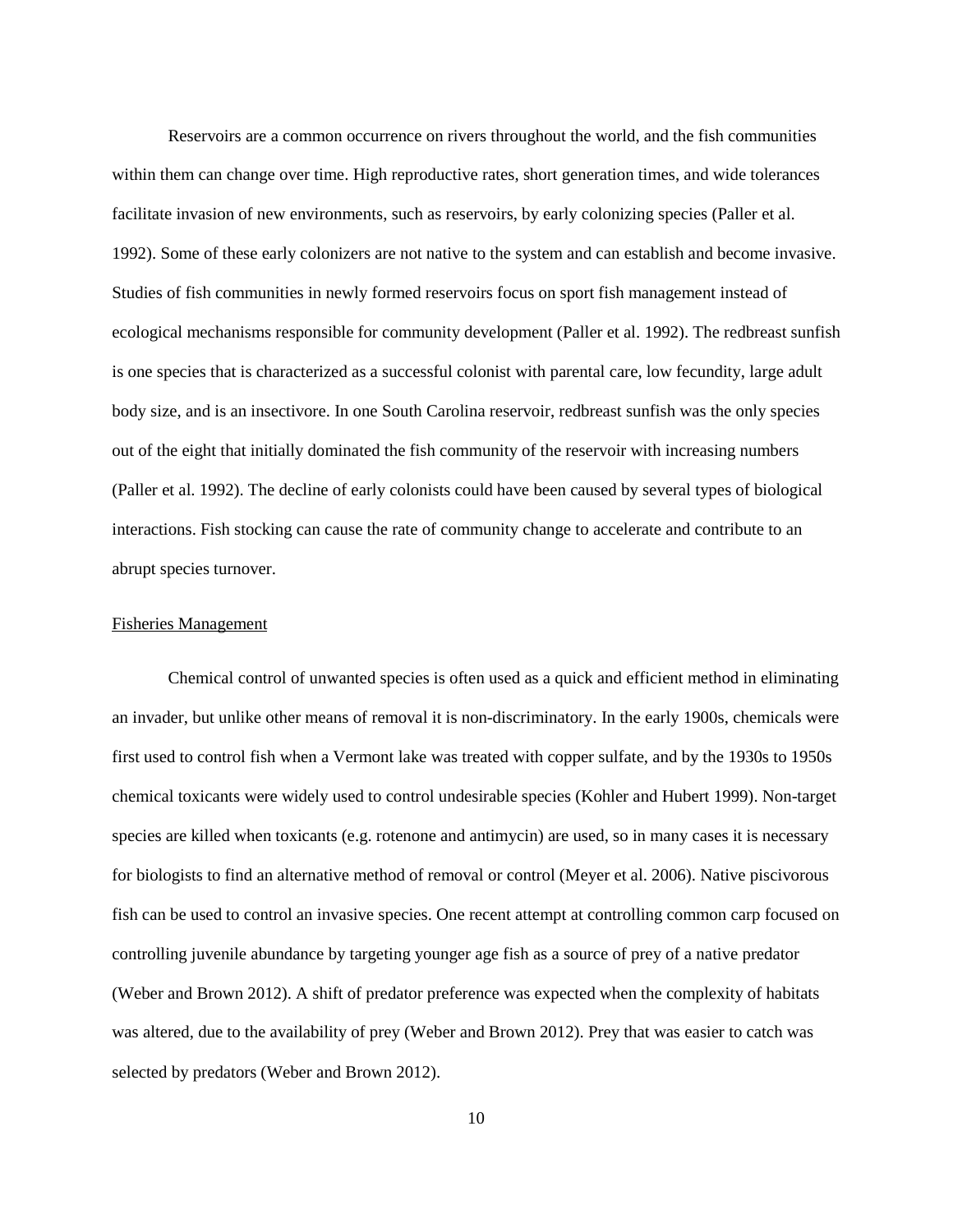Suppression using electrofishing is a feasible option due to its ability to significantly reduce nonnative densities (Peterson et al. 2008). This removal method is most likely to be successful in small streams because of the lower capture efficiencies in larger systems (Carmona-Catot et al. 2010). The shortcomings of this method includes the difficulty of complete removal of the target species, and fish are mobile species and able to colonize rapidly unless there is a barrier between treated and untreated areas (Meyer et al. 2006). Additionally, there is the potential for harmful physiological effects to the fish that receive electroshock. The level of these effects is dependent upon variables such as current type (e.g. AC, continuous DC, or pulsed DC), voltage, duration, wave form, size of fish, fish species, and conductivity of water (Gatz and Linder 2008). Larger fish are shocked more severely than smaller fish and are more likely to be injured which makes them more likely to be captured (Gatz and Linder 2008). Physiological stress responses such as elevated blood cortisol, glucose, and lactate can result in acidosis and can be caused by electroshock (Gatz and Linder 2008). Impaired swimming is a consequence of these effects that can be seen a day after the shocking event and for wild fish this can reduce the ability to maintain position and access food which can lead to growth effects (Gatz and Linder 2008). In addition to the electroshock, the handling or tagging of the fish can be as or more detrimental than the shock (Gatz and Linder 2008). Even with the consequences of electroshocking, it remains a suitable way to remove target species or evaluate species composition. Lemly (1985) found that when invasive green sunfish (*Lepomis cyanellus*) were selectively removed, previously suppressed native species increased in number in three first-order piedmont North Carolina streams.

#### Location Of Study

The study was conducted in Richland Creek, in Haywood County, North Carolina (Figure 1). Richland Creek flows in a generally northeastern direction from its headwaters near the boundary between Haywood and Jackson Counties, NC, through Waynesville, NC to its mouth on the Pigeon River  $(35.549799^0N, 82.946653^0W)$  approximately 10 km downstream of Canton, NC. Richland Creek was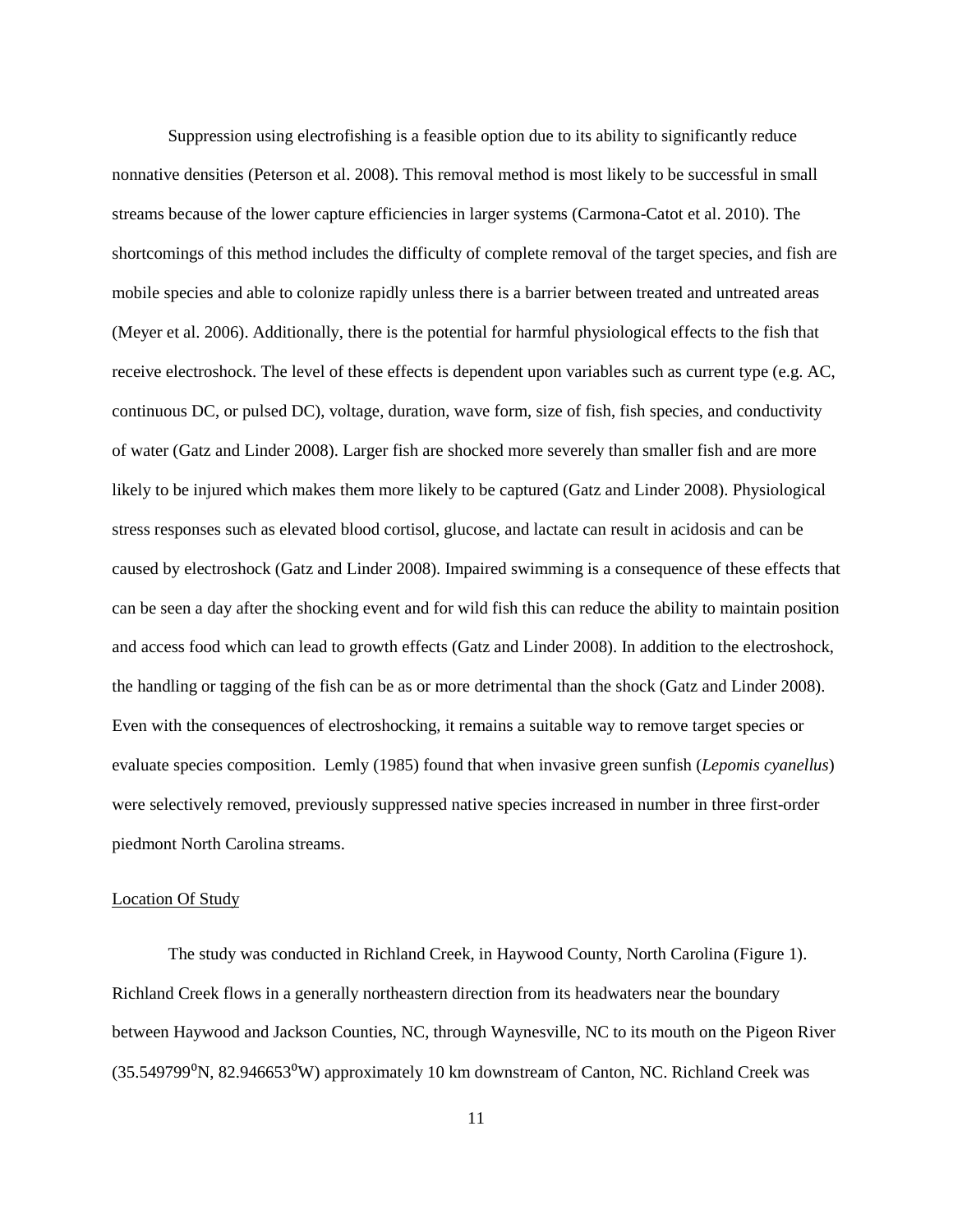dammed in 1913 approximately 4 km upstream from its mouth, creating a small (81 ha) reservoir, Lake Junaluska. The Richland Creek watershed encompasses an area of approximately 17,700 ha and while the headwaters drain mostly protected forestland, the main stem flows through the most heavily developed portion of Haywood County. Lake Junaluska is a popular recreation destination and provides revenue to the local economy (EPA 2012). This reservoir isolates most of the stream from the rest of the Pigeon River drainage.



Figure 1: Map of Richland Creek. The study locations of the experiment are in the city of Waynesville in Haywood County, NC.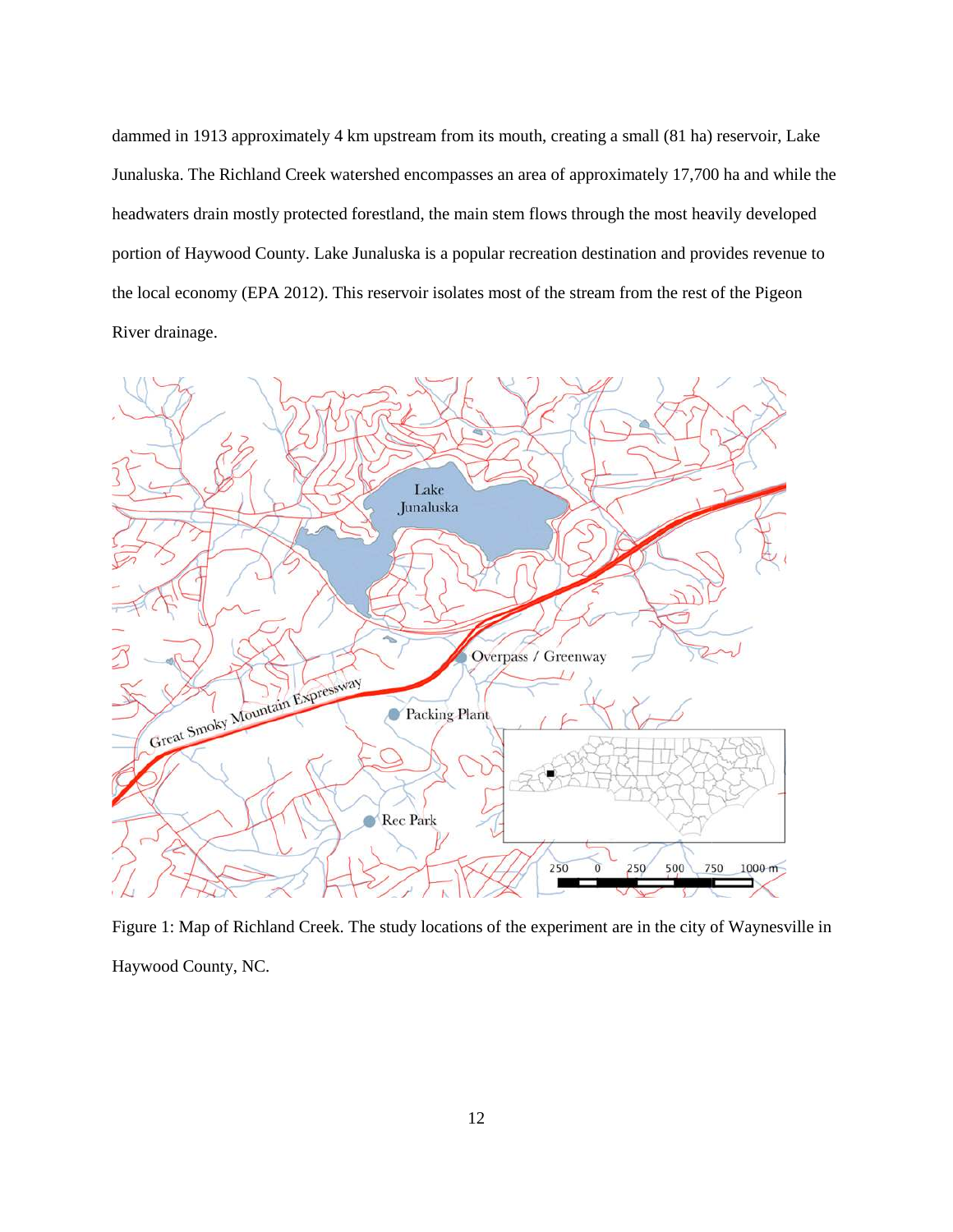In recent years, much of Richland Creek has been placed on the CWA *303(d)* list of impaired streams, due to low biological integrity and/or water quality. Collaborative efforts led by NCDENR personnel to improve the quality of the stream and reintroduce native species to the stream are ongoing. Through 2011, best management practices have been implemented to include checking dams, planting in critical areas, diversions, adding exclusion fencing, adding riparian herbaceous cover, and stabilizing the stream channel (Bornholm 2014). In addition to these best management practices, native fish introductions of warpaint shiner, river chub, saffron shiner, mirror shiner, rock bass, mottled sculpin, greenfin darter, Tuckasegee darter, and fantail darter have been taking place twice a year with over 14,000 fish having been released thus far (B.H. Tracy, N.C. Department of Environment and Natural Resources, personal communication).

#### Purpose Of Study

The objectives of this study were as follows: (1) to test if back-pack electrofishing methods are effective in removing *L. auritus* from Richland Creek, (2) to test if removing *L. auritus* has any effect on the population size of *A. rupestris*, and (3) to determine if *L. auritus* quickly re-establish the voids that are made by their removal.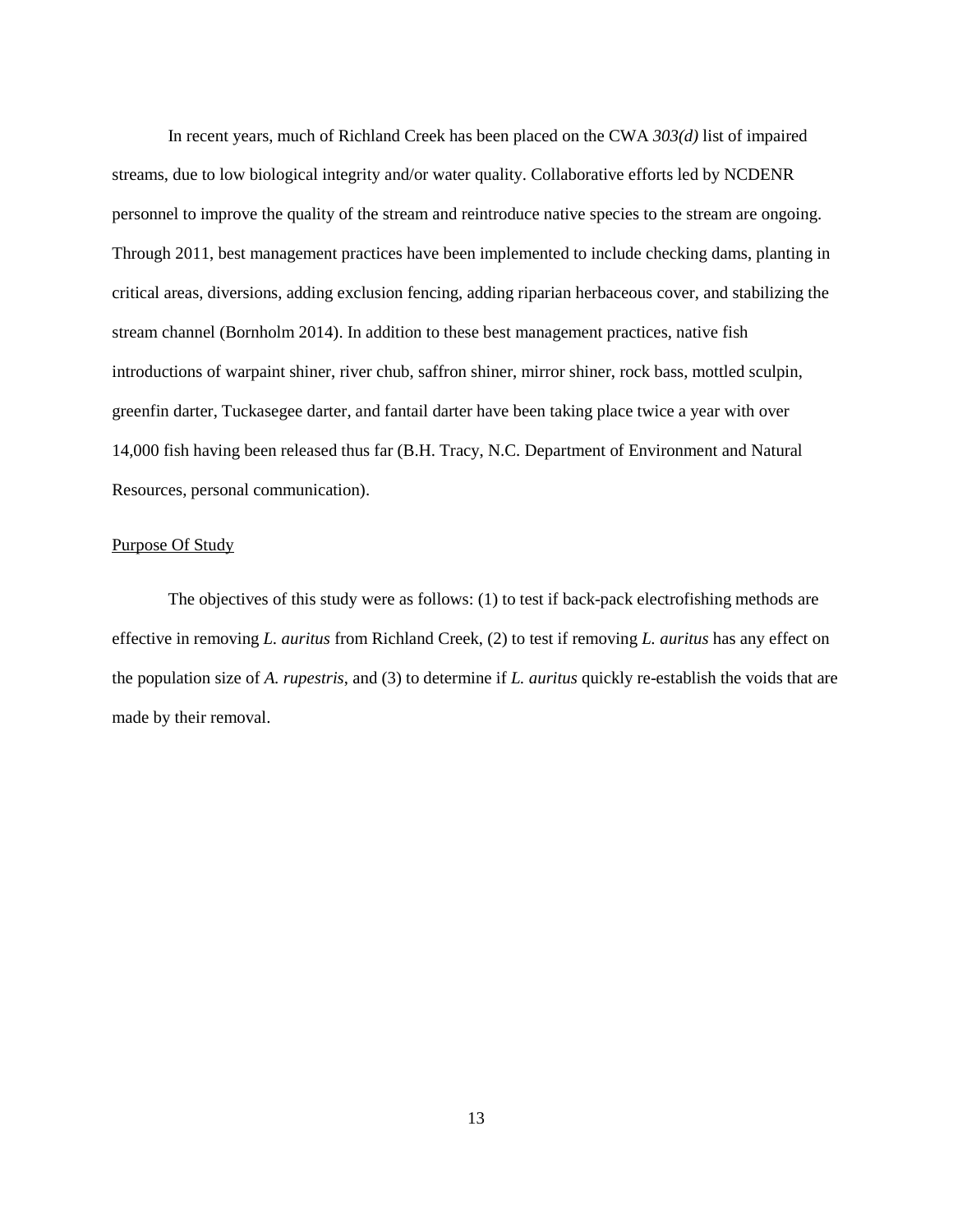#### **METHODS**

#### Study Sites

The study sites (Figure 1) were selected based on ease of electrofishing accessibility, and known *L. auritus* and *A. rupestris* distribution. Each removal and control reach was 100 meters long. In past years, NCDENR fish community sampling on Richland Creek has found *L.* auritus as far upstream as their E44 (Boyd Avenue) sample site, but there have been more consistent catches farther downstream at their E47 (SR 1184) site (NCDENR 2013).

The upstream-most site was located alongside the Waynesville Recreation Park (35.503932, -82.976297; Figure 1). The removal reach started just downstream of the Vance Street bridge and the control reach was located immediately downstream of the removal reach. Both reaches contained riffles, pools, and runs. There was some woody debris and rocky substrate. There was a walking path on one side of the stream and railroad tracks on the other. There was minimal riparian zone on either side of the stream with few trees and shrubs and approximately 75% to 80% canopy cover. The wet width of the stream was 12 meters and had a depth range of 0.3 to 1 meter. Both control and removal reaches were located within the city limits of Waynesville, NC.

The second location was located near the Evergreen Paper Company packaging plant (35.511579, -82.974559; Figure 1). The removal reach ran parallel to the side of the building and the control reach was located alongside the Waynesville walking trail behind the building. There was a break between the reaches of approximately 50 meters due to the depth and swift current of the stream that made wading and electrofishing difficult and dangerous. Both reaches contained riffles, pools, and runs. There was some woody debris, a rocky substrate, and some sandy areas associated with the larger pools. One side of the stream had forest habitat and one side was mowed lawn with a small riparian zone less than 10 meters.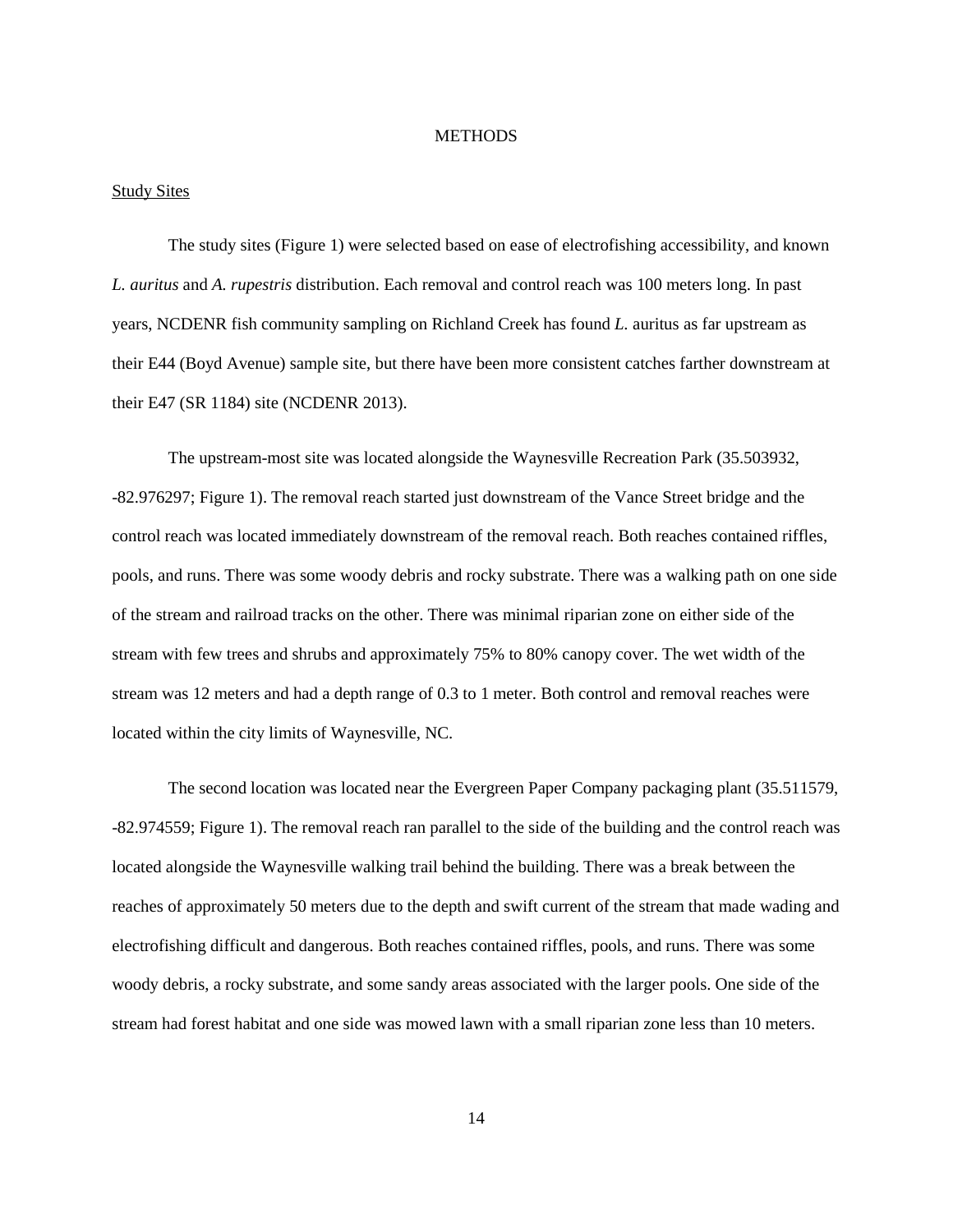Canopy cover was approximately 40%, wetted width was 12 meters, and the stream depth range was approximately 0.5 to 1 meter.

The third removal site was located along the Waynesville Greenway near an underpass of highway 23/74 (35.515627, -82.969819; Figure 1). This was the most downstream site and was located approximately 1 km upstream from Lake Junaluska. The control reach was directly downstream of the experimental reach with no break in between reaches. There were riffles, pools, and runs. There was a significant riparian zone on both sides of the stream, but there were cutout trails to the stream from the walking trail. Beyond the riparian zone was a golf course as well. Highway 23/74 ran directly over the stream allowing for runoff from the road. Canopy cover was approximately 60%, wet width was 13.4 meters, and stream depth was up to 1 meter. There were riffles, pools, and runs. In the removal reach there was a small tributary, Raccoon Creek.

#### Fish Collection, Measurement, And Euthanization

The collection of *L. auritus* was done using a Halltech Aquatic Research Incorporated, model HT 2000/05 electrofisher. The frequency was set at 80 Hz, and the output voltage was determined based on conductivity of the water. The voltage used for this stream, ranged from 550 to 650 volts depending on the conductivity and the effect the voltage had on the fish in the stream. Shocking was initiated at the downstream area of the reach and progressed upstream moving in a zigzag pattern moving the anode back and forth. Only *L. auritus* and *A. rupestris* were collected, all other species were quickly viewed to identify and returned to the stream downstream of the shock zone. Any *L. auritus* and *A. rupestris* caught were either euthanized or measured and released. The fish collected for each pass were processed separately.

All *L. auritus* were euthanized by over-dosing with MS-222, (American Fisheries Society 2002). Barbiturates, benzocaine, 2-phenoxyethanol or MS-222 are the agents recommended in the United States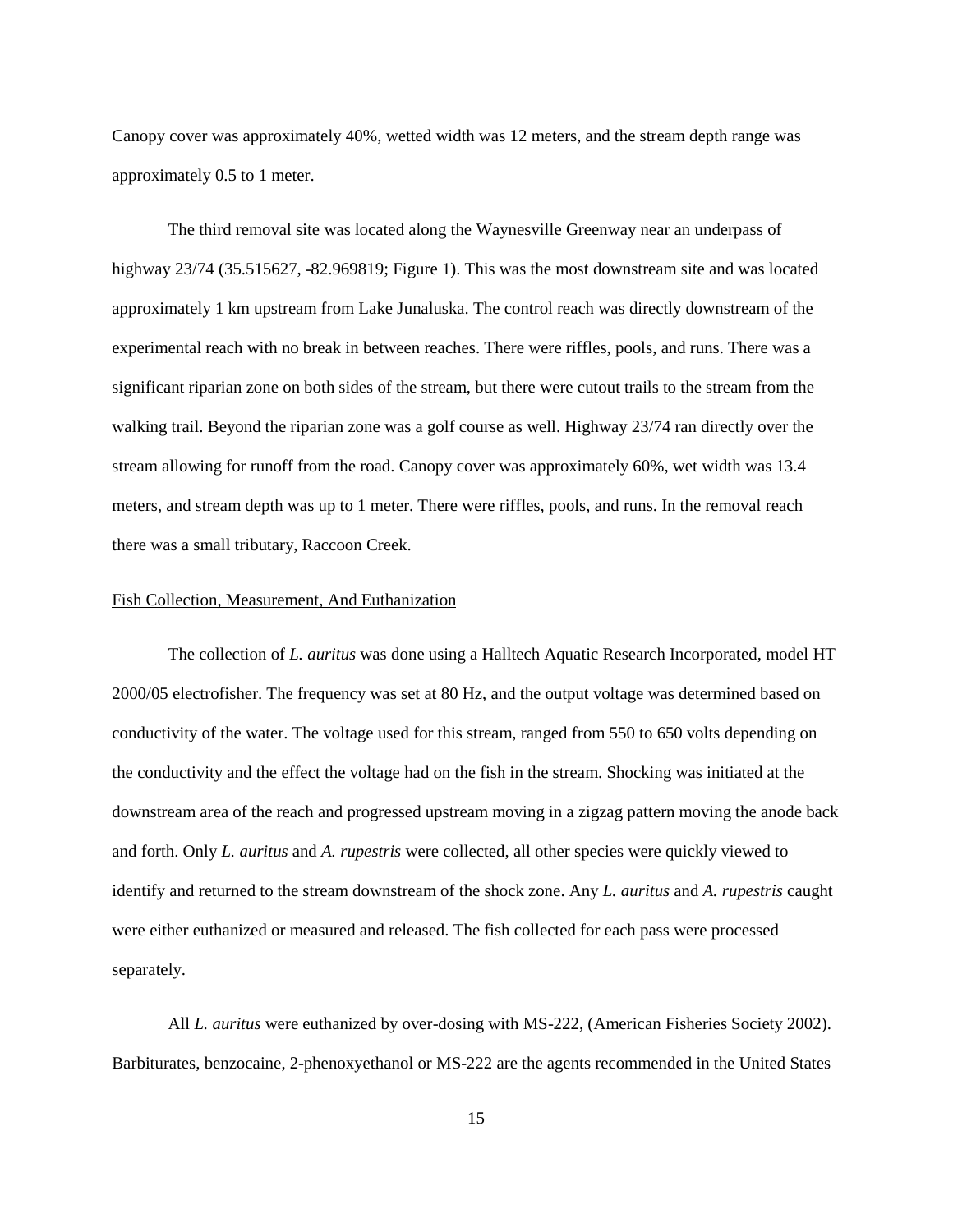(Ross and Ross 2008). The fish being euthanized remained immersed in the solution for 10 minutes after their last observed opercular movements had occurred (Cornell University institutional animal use and care committee 2013).

After the fish were euthanized, their length and weight were measured. Maximum total length was measured to the nearest millimeter. Wet weight was measured to the nearest gram. If the fish weighed less than one gram it was marked as less than one gram. Whether the fish had a fin clip or not was recorded, as well as any other characteristics that had importance. Once the measurements had been taken, the fish were put into a sealed bag and stored for travel on ice. They were transported to Western Carolina University, where they were stored until they were used for additional analysis of their diet and age characteristics (Woods 2014).

Any *A. rupestris* captured were released as quickly as possible after their length and weights were recorded, using minimal handling. *L. auritus* sampled from control reaches and all *A. rupestris* were marked using a small pelvic fin clip that allowed recognition of previously sampled individuals. The cut fin regenerated, but evidence of the cut allowed for easy identification. All fish not sacrificed (including non-target species encountered) were immediately returned to the river downstream (out of the electrical field). Non-target species are noted on the data sheet. Identification of species that were unknown or questionable was done using *Peterson Field Guide to Freshwater Fishes of North America North of Mexico*, second edition (Page and Burr 2011). After the initial collection occurred, subsequent collections occurred during monthly monitoring trips to the study sites through June 2014. At each sampling, a portable DO meter (YSI 85, Yellow Springs, OH), was used to take readings of temperature, dissolved oxygen, and conductivity.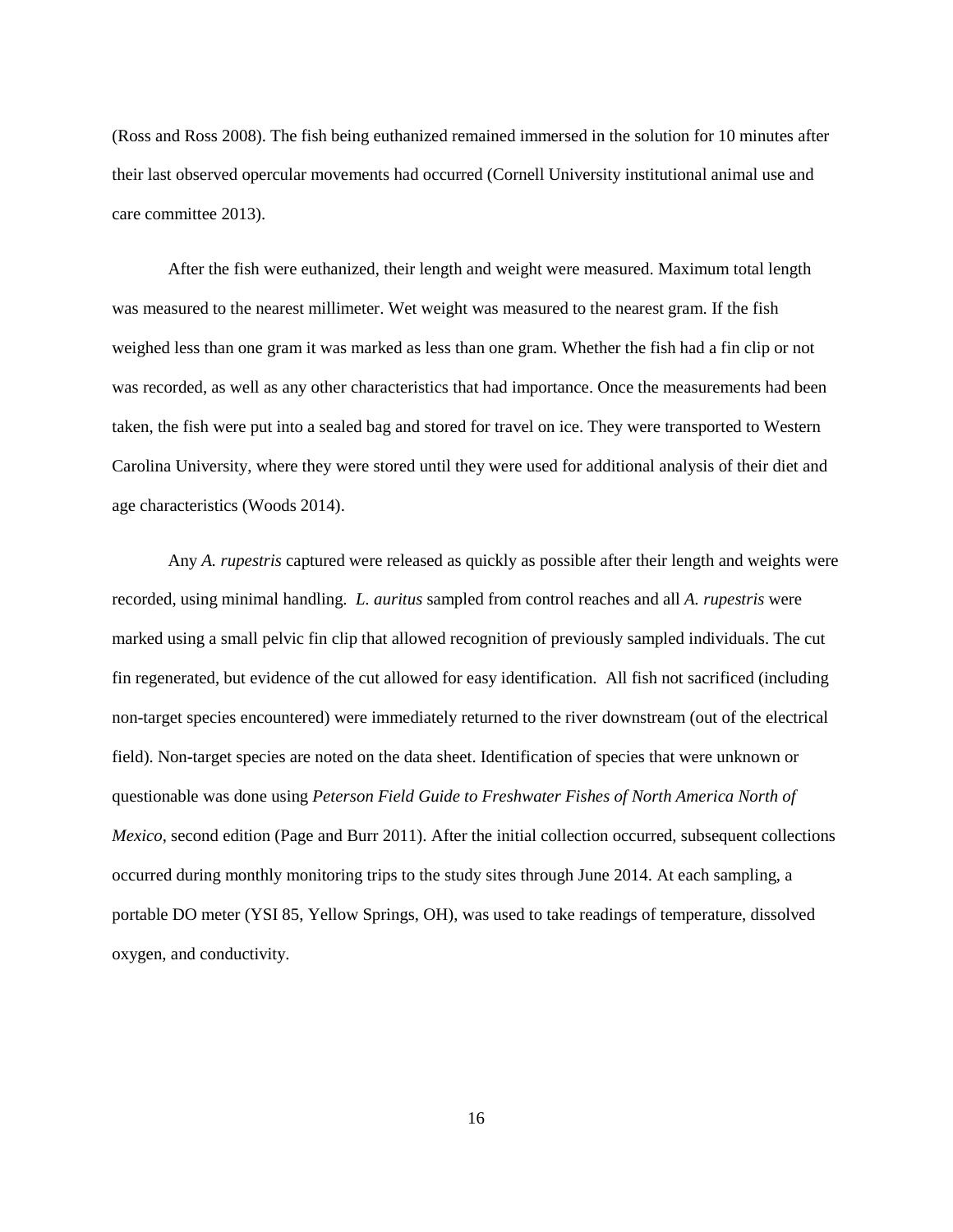#### **Statistical Methods**

Stream fish abundance was estimated using depletion or removal methods, for redbreast sunfish in Richland Creek. The statistical software R (v.3.1.0, R Core Team 2014) was used to estimate the population using the K-Pass removal algorithm from the FSA package (v. 0.4.22) for R (Ogle 2014). The collection was performed using the same amount of effort on a closed population that was sampled repeatedly k times (Ogle 2013). The number of fish that were removed was recorded for each sampling pass. Estimation of the population can be done from the number of animals that are removed from the successively removed organisms, using certain assumptions. These assumptions include the population was closed and the capture probability for an individual was constant for all animals from sample to sample. Zippin (1956, 1958) showed the method of iteratively solving for q and  $N_0$ . A slight modification of Zippin's method was shown by Carle and Strub (1978) and noted that if  $X \leq \frac{T(k-1)}{2}$  $\frac{x-1}{2}$  the general k-pass method will fail to give an appropriate estimate of the population size. The criterion for failure is equal to X  $\leq$ T (i.e.  $C_1 \leq C_3$  when k=3). Where k= is the total number of removal periods,  $C_i$ = is the number of animals captured in the ith removal period,  $T =$  is the total number of individuals captured, and  $X = (k-i)\mathcal{C}_i$ . This means, the general k-pass method will fail if the number of fish removed on the last pass is greater than or equal to the first pass number of fish removed (Ogle 2013). For this study, The Zippin's K-Pass Removal Method was used when the number of fish removed was lower for each sequential pass. If a greater amount of fish were removed in a later pass, then The Carle & Strub's K-Pass Removal Method was used.

The difference in population estimates between removal and control sites was tested using mixed effects model for repeated-measures ANOVA via R package lme4 (v. 1.1-6, Bates et al. 2014). The degrees of freedom for the F-test were estimated using the Satterthwaite approximation (lmerTest package v. 2.0-6, Kuznetsova et al. 2014). The population estimates were  $log(X+1)$  transformed to meet the assumption of homogeneity of variances.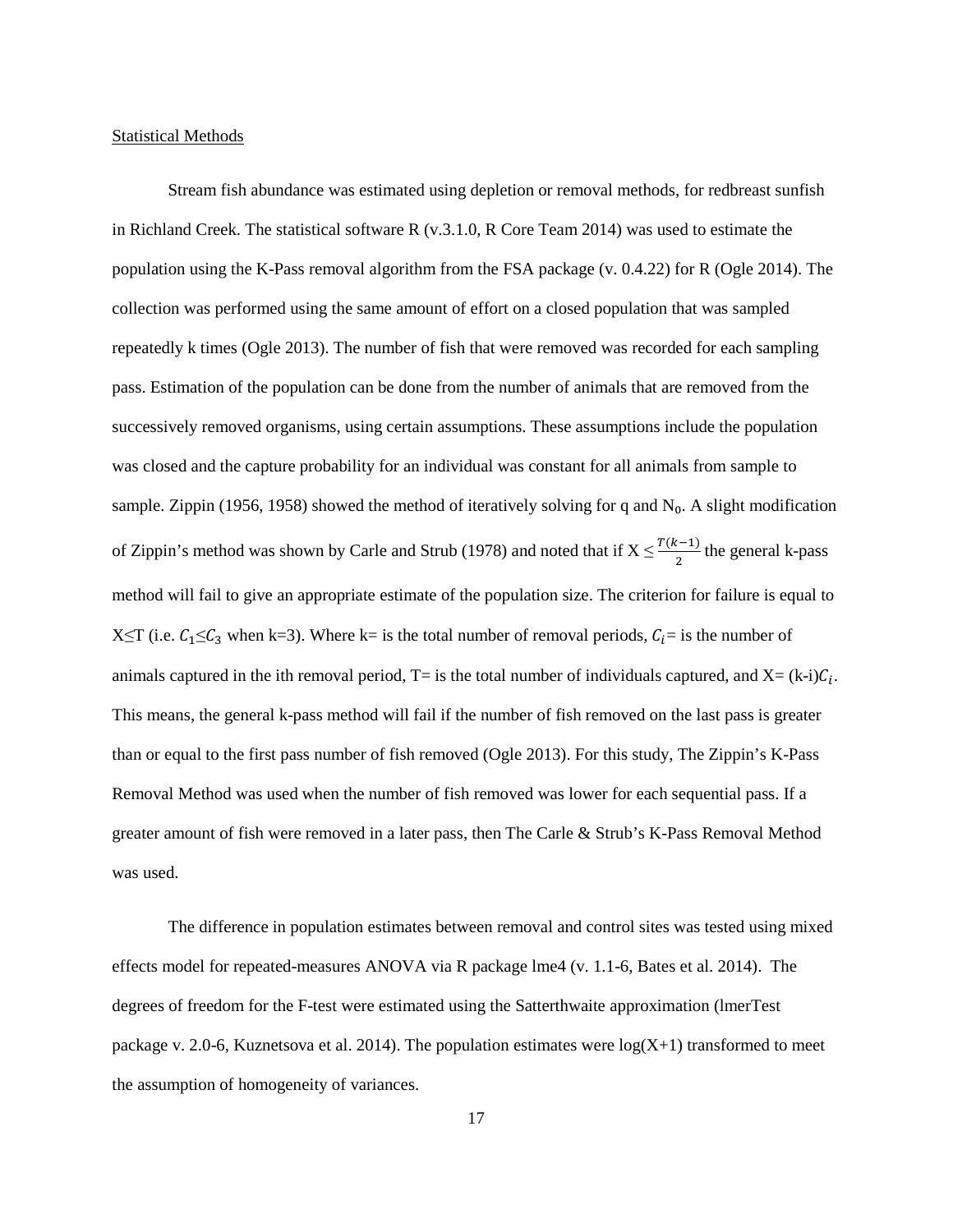#### RESULTS

The direct counts of redbreast sunfish showed a drop in the numbers that were caught in the areas of the stream that were electrofished. Fewer fish were being caught as sampling continued over the course of the study. This drop was seen in all reaches including control and removal reaches. Some reaches dropped more than others and some months had larger catches than others. Over the length of the study the total number of fish caught in the control areas of the stream dropped from 91 fish caught in September to 27 fish caught in June and in the removal reaches dropped from 102 fish caught in September to 20 fish caught in June.

At site one, 72 redbreast sunfish were euthanized during the length of the study. In the control reach of this site a total of 50 fish were caught and 11 fish had evidence of fin clips (Table 1), indicating that they were caught previously in this reach. The fish with clipped pelvic fins remained within the reach or returned to the section of stream before sampling. In the removal reach, five fish were caught with fin clips. This indicates that they had traveled from the control reach and into the removal reach between the sampling times of the reaches. The recapture rate for the control reach was 22% and for the removal reach was 6.9%.

At site two, 66 redbreast sunfish were euthanized over the course of the study. In the control reach of this site 162 fish were caught with 15 recaptures (Table 1). In the removal reach, two fish were caught with fin clips. This was evidence that they traveled from the control reach to the removal reach within the time between sampling one section to the next. The rate at which fish were recaptured was 9.3% for the control reach and 3% for the removal reach.

At site three, 133 redbreast sunfish were euthanized during the study. In the control reach of this site a total of 186 fish were caught with 23 recaptures (Table 1). No fish in the removal reach had evidence of fin clips; this indicates that no fish from the control reach caught previously traveled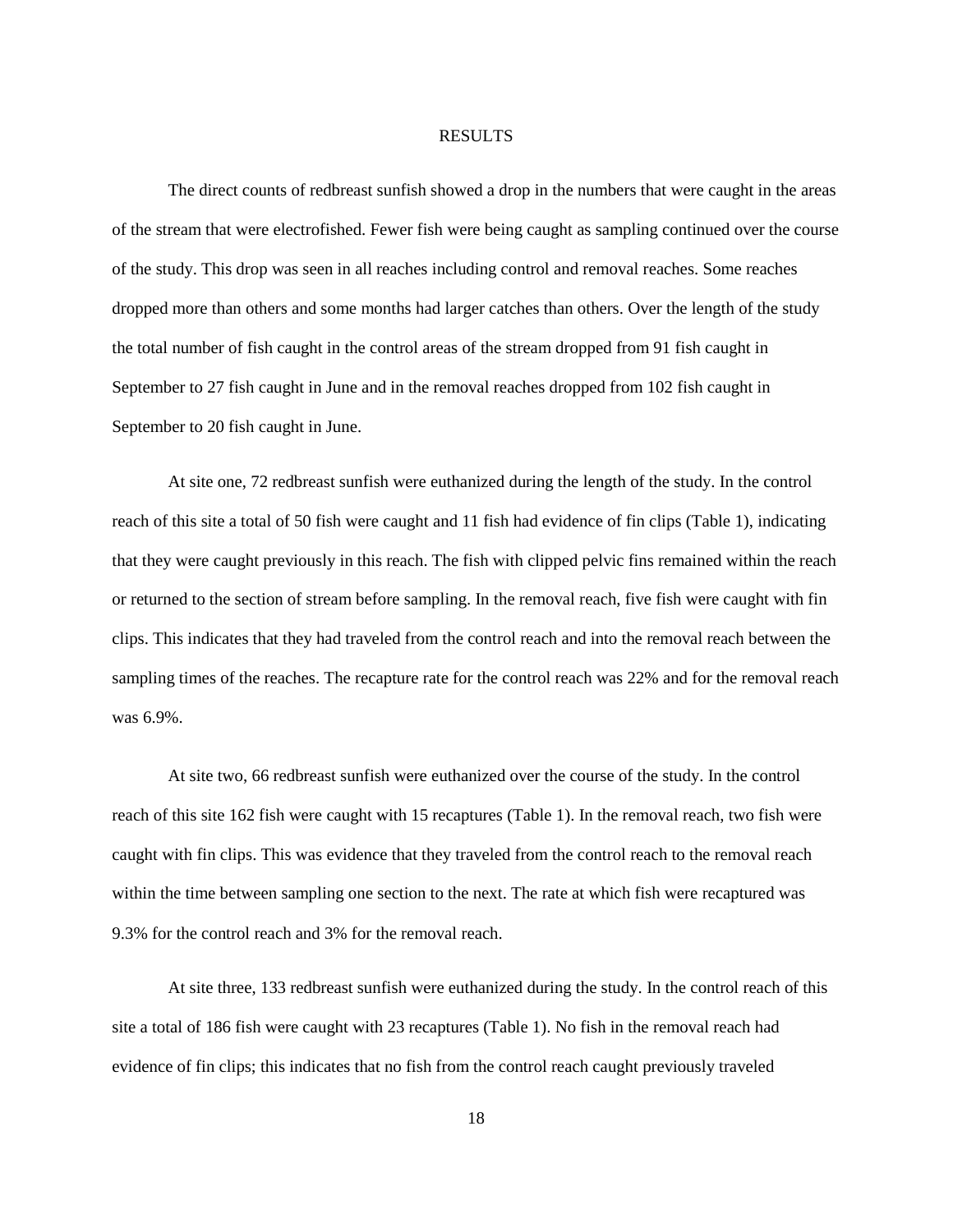upstream to the adjacent section. The fish were recaptured at a rate of 12.4% for the control reach and 0% in the removal reach.

| $\sim$<br><b>Site</b> | $\overline{\phantom{a}}$<br><b>Treatment</b> | <b>Total</b> | <b>Euthanized</b> | Recapture        | Recapture<br>Rate $(\% )$ |
|-----------------------|----------------------------------------------|--------------|-------------------|------------------|---------------------------|
|                       | $\mathcal{C}$                                | 50           | $\boldsymbol{0}$  | 11               | 22                        |
| 1                     | $\mathbf R$                                  | 72           | 72                | 5                | 6.9                       |
| $\overline{2}$        | $\mathcal{C}$                                | 162          | $\boldsymbol{0}$  | 15               | 9.3                       |
| $\overline{2}$        | $\mathbb{R}$                                 | 66           | 66                | $\overline{2}$   | 3                         |
| 3                     | $\mathsf{C}$                                 | 186          | $\boldsymbol{0}$  | 23               | 12.4                      |
| 3                     | $\mathbb{R}$                                 | 133          | 133               | $\boldsymbol{0}$ | $\boldsymbol{0}$          |
|                       |                                              |              |                   |                  |                           |

Table 1: The total number of redbreast sunfish caught, euthanized, recaptured, and percentage recaptured  $(C= control, R= removal).$ 

## Population Estimates

The population estimates showed a significant decrease in population size similar to the direct counts over the duration of the study (Figure 2, Table 2). There was also an overall difference between control and removal sites (P=0.0521). There was a significant difference between sampling months  $(p=0.0001)$ .

Table 2: Summary of the results of the mixed-model repeated-measures ANOVA.

|                          | SS    | MS   | NumDF | DenDF F value |      | $Pr(>=F)$ |  |
|--------------------------|-------|------|-------|---------------|------|-----------|--|
| Treatment                | 2.49  | 2.49 |       | 24.03         | 4.18 | 0.0521    |  |
| Month                    | 25.50 | 3.64 |       | 24.15         | 7.84 | 0.0001    |  |
| <b>Treatment X Month</b> | 1.22  | 0.17 |       | 24.03         | 0.37 | 0.9080    |  |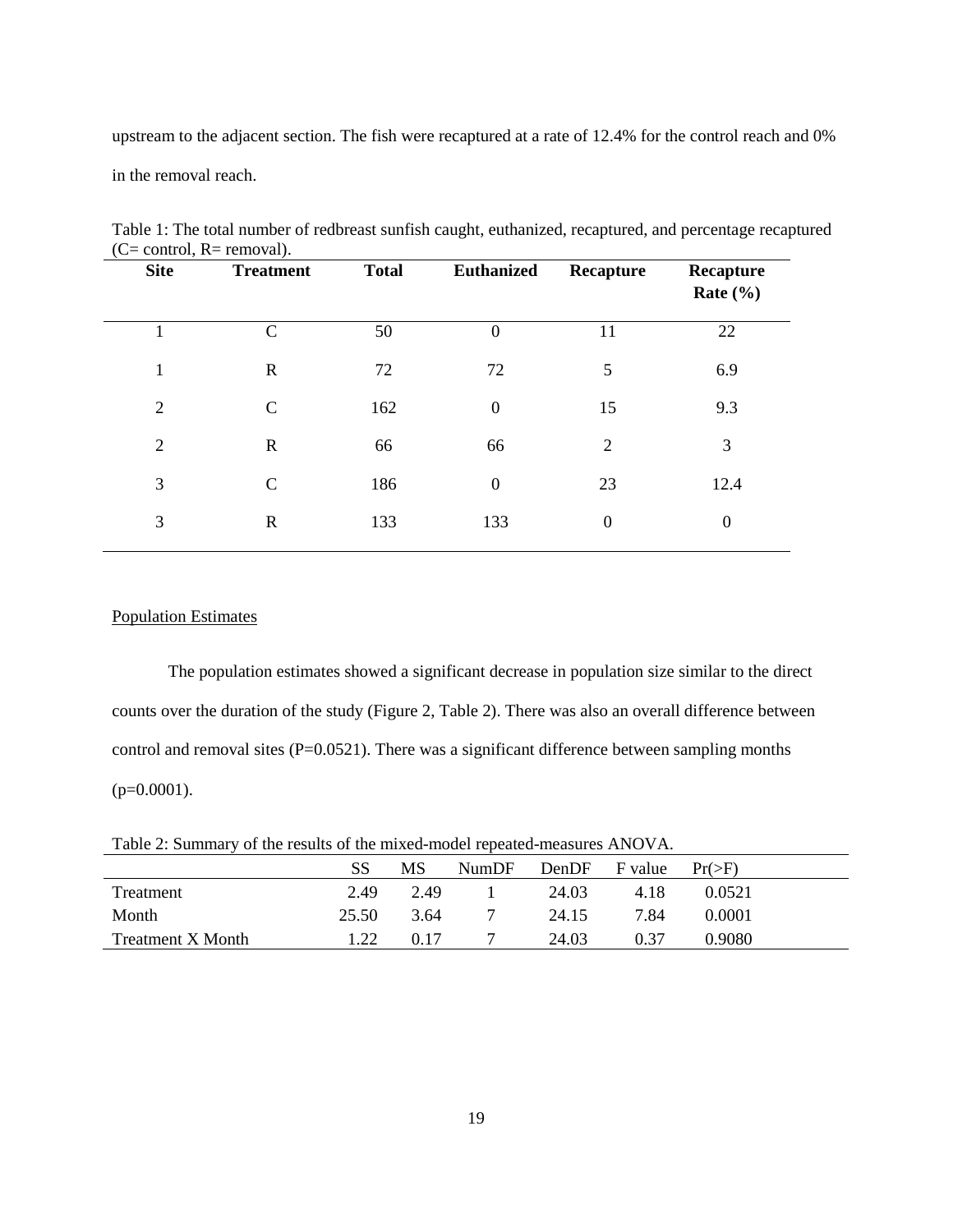

Figure 2: Population estimates of redbreast sunfish for each sample month of the study.

## Length-Weight Relationship

Overall, redbreast sunfish caught in this stream were relatively small to mid-size fish Figure 3). The majority, approximately 70%, of the sampled population was between 50 length (Figure 3) and had a mean length of 81.12 mm (Table 3). 1, redbreast sunfish caught in this stream were relatively small to mid-size fish (Table 3, majority, approximately 70%, of the sampled population was between 50-100 mm in 3) and had a mean length of 81.12 mm (Table 3). between 50-100 mm in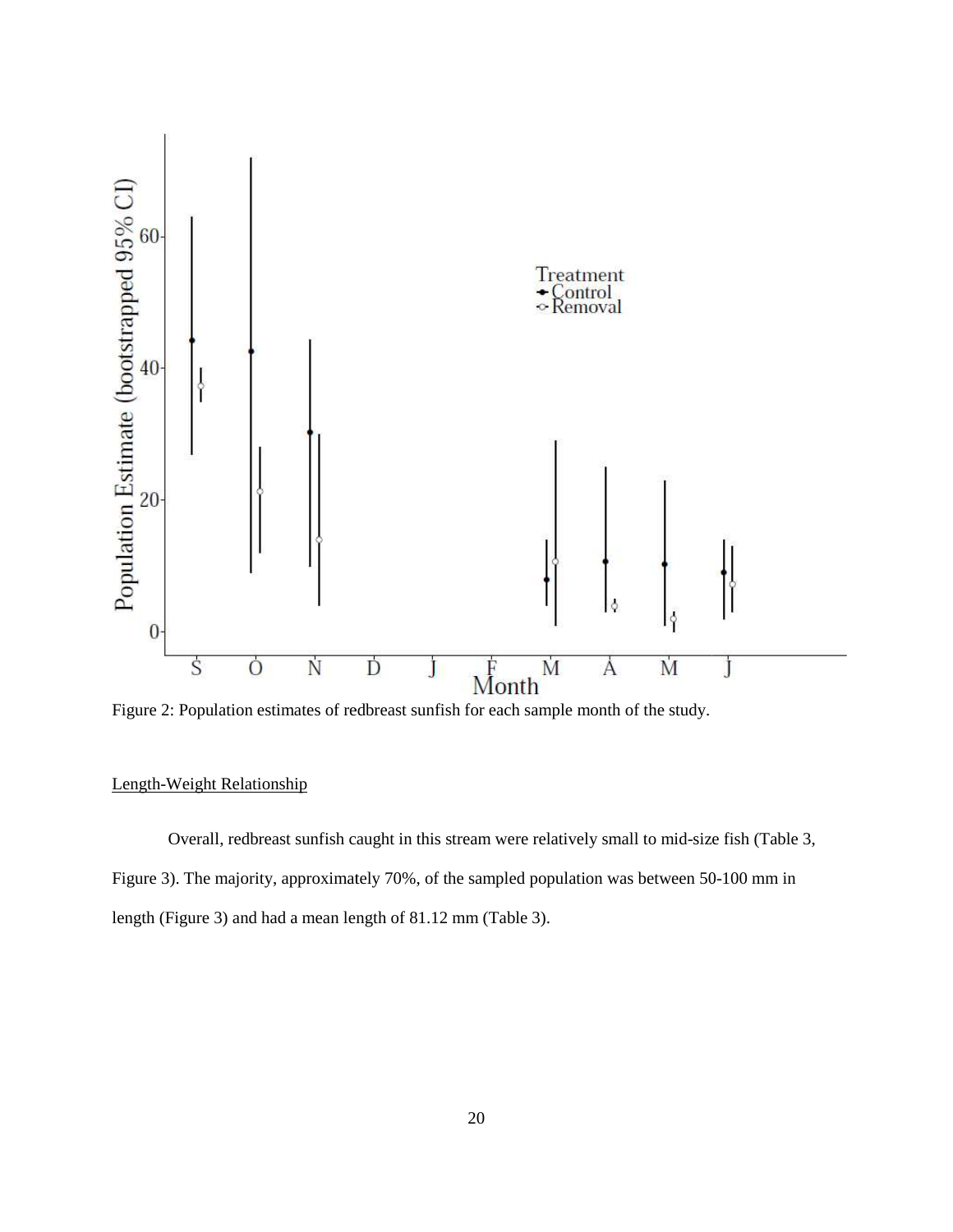|        | Mean<br>(mm) | Median<br>(mm) | Standard<br>Deviation |
|--------|--------------|----------------|-----------------------|
| Length | 81.12        | 80.00          | 24.92                 |
| Weight | 12.32        | 9.00           | 13.07                 |

Table 3: Average length and weight of all sampled redbreast sunfish in Richland creek.



Figure 3: Length - weight relationship and length distribution (inset) for redbreast sunfish sampled from Richland Creek. Data from all redbreast sunfish collected over all reaches and all months.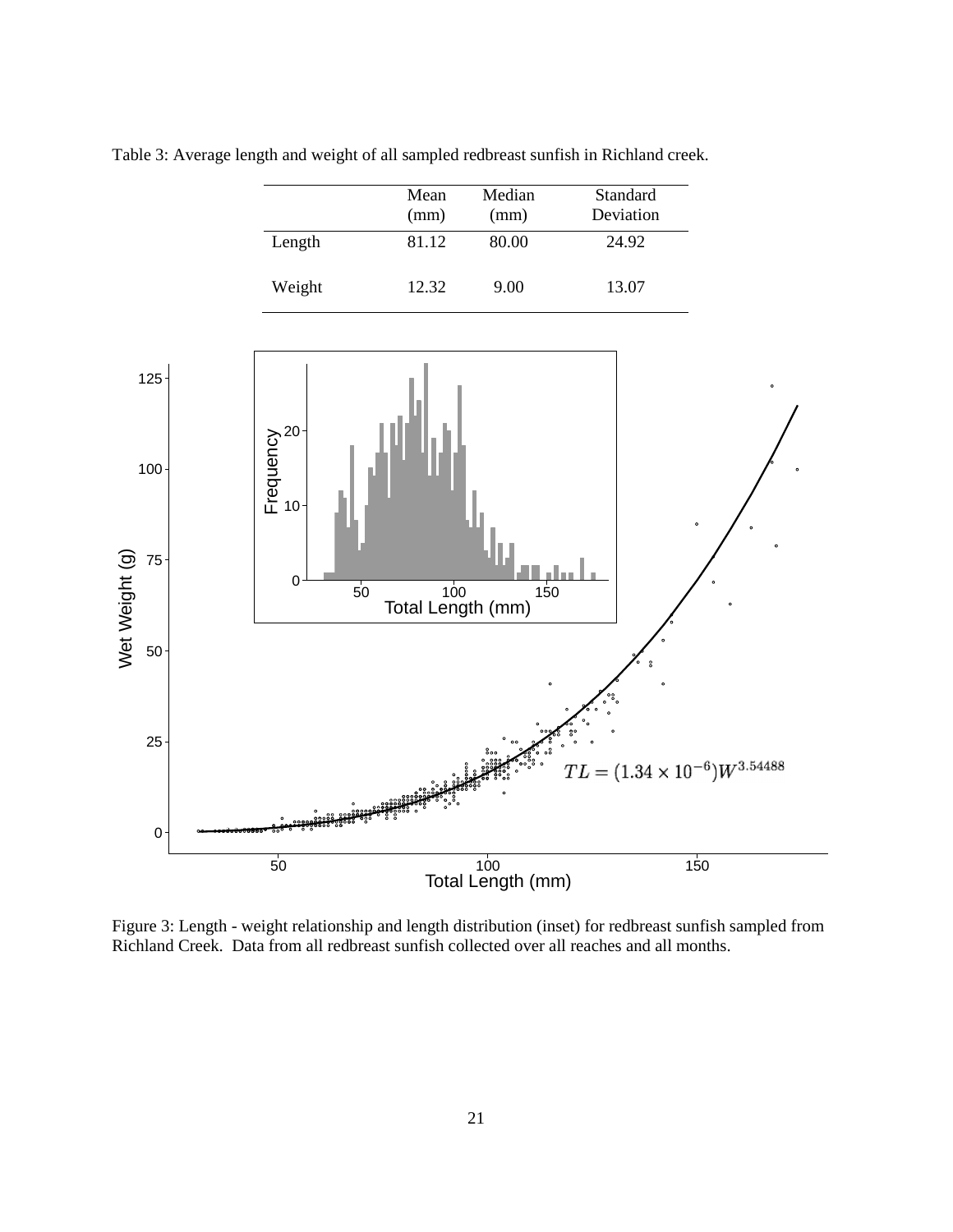## Temperature, Dissolved Oxygen, And Conductivity

As expected, dissolved oxygen (DO) was negatively correlated with temperature (Table 4, Figure 4). The conductivity varied widely during the spring samples, with April's specific conductivity peaking at 78.6 µS/cm, this is approximately 30µS/cm higher than the preceding or following month's sample (Table 4).

| Month      | $DU$ (mg/L) | Conquetivity (µS/cm) | $I$ emperature $(U)$ |  |
|------------|-------------|----------------------|----------------------|--|
| Sep        | 7.95        | 66.27                | 16.83                |  |
| Oct        | 10.33       | 63.90                | 11.35                |  |
| <b>Nov</b> | 11.02       | 53.90                | 8.68                 |  |
| Mar        | 13.18       | 47.78                | 9.10                 |  |
| Apr        | 12.70       | 78.60                | 9.20                 |  |
| May        | 11.00       | 46.67                | 14.67                |  |
| Jun        | 9.57        | 55.30                | 18.10                |  |
|            |             |                      |                      |  |

Table 4: Average monthly readings of environmental variables in Richland Creek. **Month DO (mg/L) Conductivity (µS/cm) Temperature (˚C)**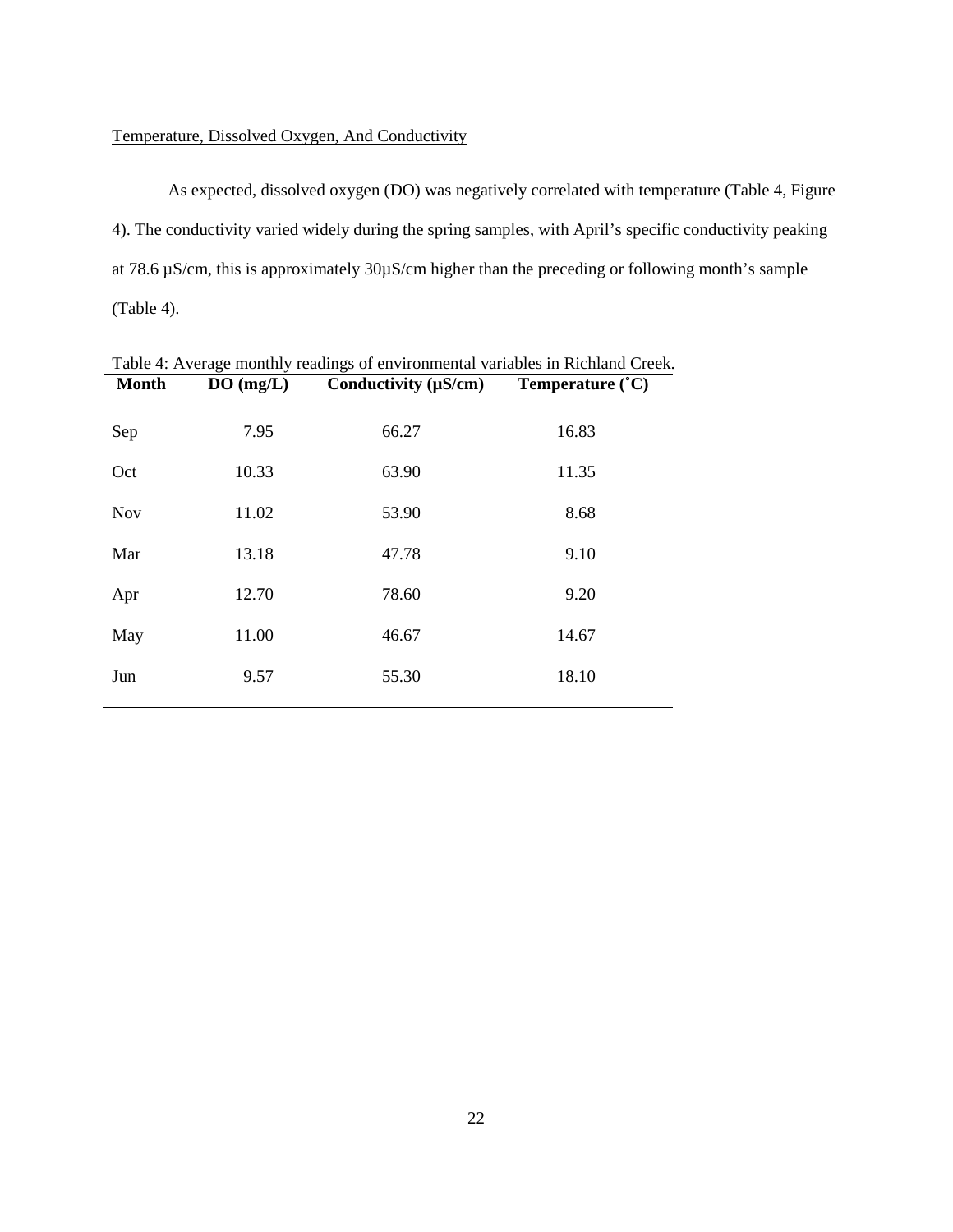

Figure 4: Dissolved oxygen, temperature, and conductivity data for each sample day in Richland Creek.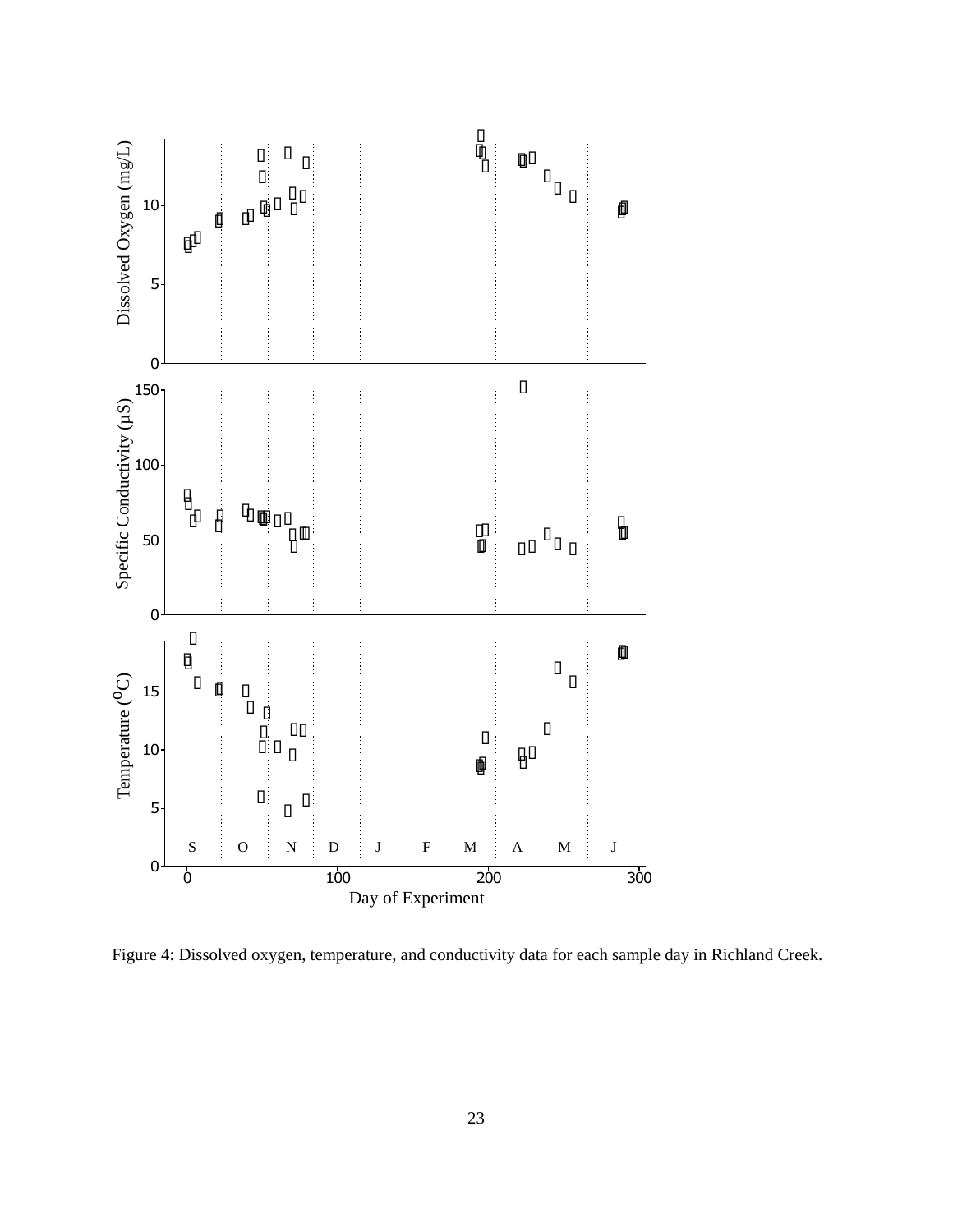#### Rock Bass

During the study, only three rock bass were captured (Table 5). They were caught at site one, one in the control reach and two in the experimental reach. They were all caught within two days of each other during the first trip to site one. Their fins were clipped in case they were seen on future dates, but they were not seen again. All three had a length greater than 100 mm (Table 5). No other rock bass were seen in any section throughout the rest of the study.

| <b>Site</b> | Length (mm) | Weight $(g)$ |
|-------------|-------------|--------------|
|             | 103         | 18           |
|             | 135         | 48           |
|             | 142         | 50           |

Table 5: Length and weight of rock bass sampled in Richland Creek.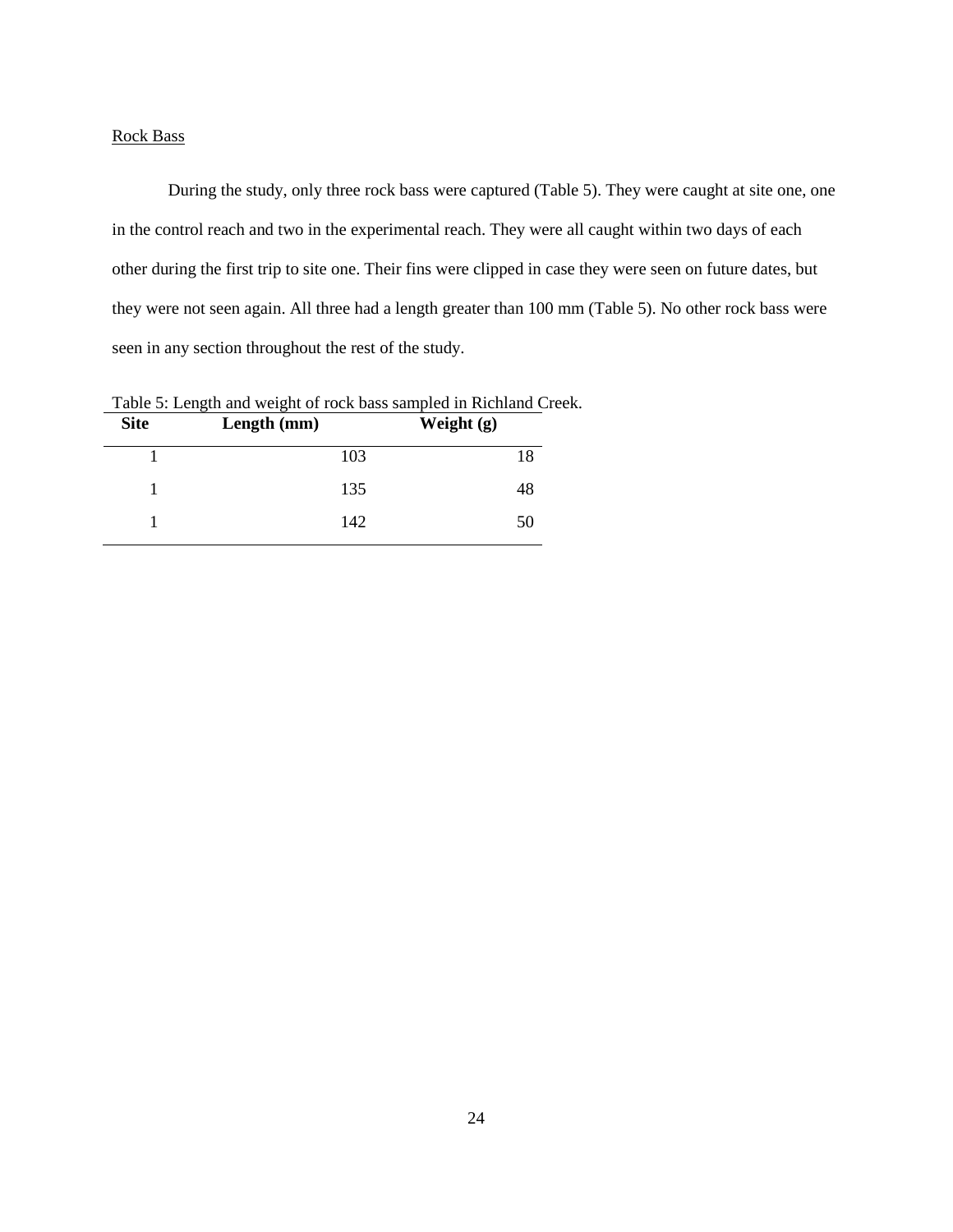#### DISCUSSION

During this study, redbreast sunfish were removed from Richland Creek, and their population within the study reaches was monitored to evaluate the population's response to the removal. A significant drop in the number of redbreast sunfish was seen throughout all of the study sites. Because the population within both control and removal sites declined, it is my belief that the population of redbreast sunfish in Richland Creek may be a transient population that comes and goes with the seasons from the nearby reservoir, and given the size distribution of captured fish the majority of the population may be juvenile fish. However, there was also a significance difference in population estimates of the redbreast sunfish between control and removal reaches. Thus, the selected removal may have affected this population, and the removal via electrofishing may be a potential management tool for this population with intensive and repeated removal. This is an interesting population of redbreast sunfish that appears to be successful in colonizing Richland Creek, but after heavy removal of individuals they do not appear to be quickly returning within the immediate area.

The movement of the marked fish suggests that this population is mobile and moves frequently among stream areas, side-streams, and potentially the reservoir. The fish that had been fin clipped to monitor the control reaches showed movement out of their area, as they were found in the experimental reaches. I assumed this would occur, because there was evidence in previous studies that fish often move around in river systems, but the distance is often unknown and depends on the species. Redbreast sunfish, according to Gatz and Adams (1994), are generally a sedentary animal and have limited movement with a normal home range of 50 to 99 meters in Eastern Tennessee. If this was the case in Richland Creek, then in the control reaches there should be a heavy reoccurrence of fish showing evidence of fin clips and the population size should have remained relatively stable. However, what I found was some fish stayed within the 100 meter control reach sampled, some moved out of the reach and into the neighboring 100 meter removal reach, and still others have moved out of the sampling range and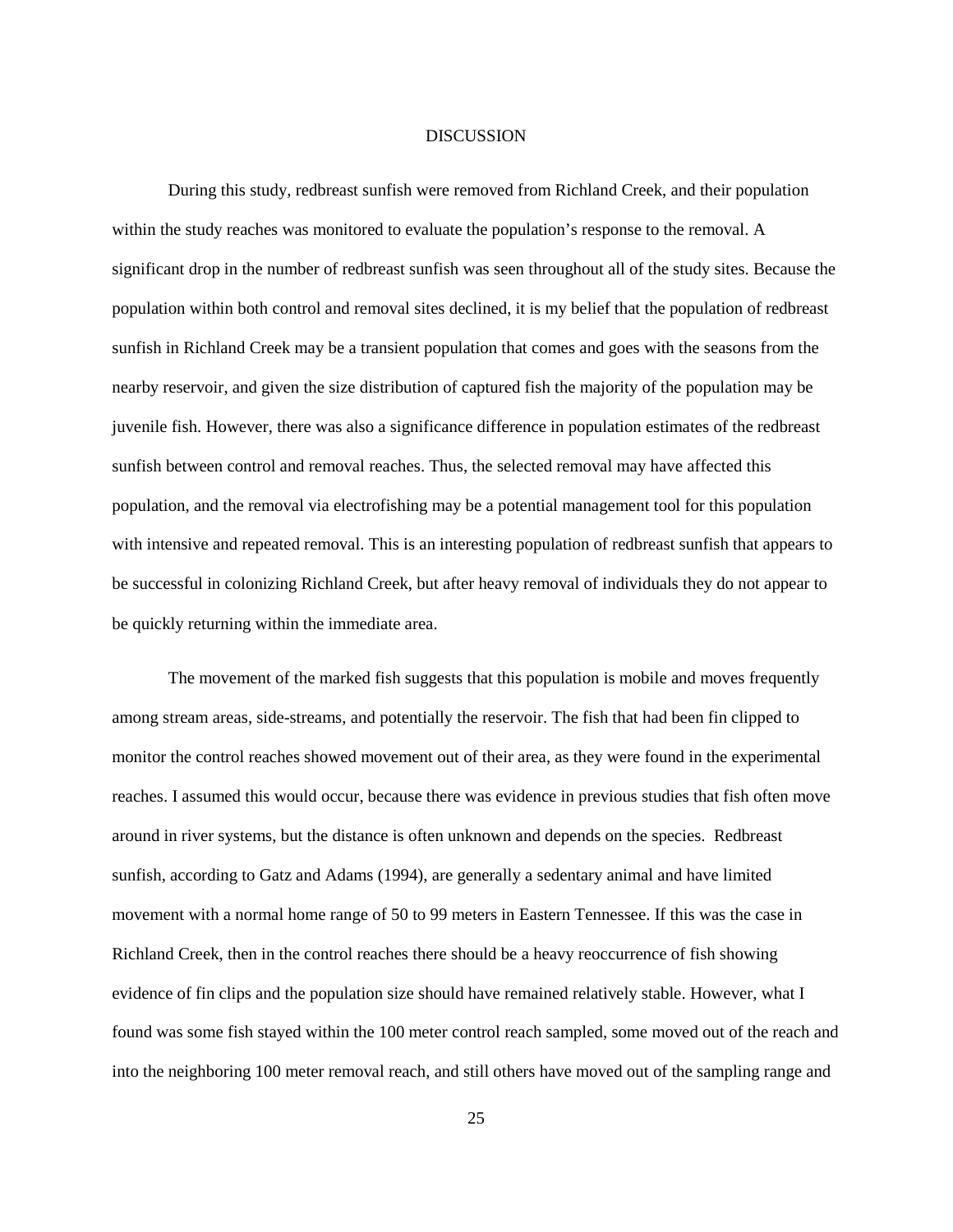new individuals moved in. This means that instead of being a sedentary animal in this stream, this population of the species may be more mobile than those studied by Gatz and Adams (1994). Evidence of stream fish's capability of long-distance movements is demonstrated through seasonal migration and the recolonization of intermittent and disturbed streams (Freeman 1995). The sizes of the fish that I found in this stream were smaller, juvenile fish, mostly in their first couple of years of life (Woods, 2014). The abundance of juvenile fish can dramatically fluctuate annually and based on season (Weber and Brown 2012). Freeman's (1995) recapture data showed considerable distances moved by juvenile redbreast sunfish, within and between mesohabitats. Relatively long movements (maximum of 200 m) were exhibited in this study, including three fish less than 40mm SL (Freeman 1995). This proved that small fish moved along the stream bank unrestricted (Freeman 1995). Freeman (1995) suggested that the juvenile redbreast sunfish's routine movements are representative of longer distance movements and movements between mesohabitats.

In Richland Creek, stream conditions often appeared to change depending on the weather conditions. Areas within the reaches that had calm or slow moving current became swift moving with the rising water level. This may have changed the amount of potential sunfish habitat within the reaches during the study. The redbreast sunfish's movement could be associated with the location's proximity to the reservoir.

The role that the reservoir plays for this population is unknown. Redbreast sunfish are generally a riverine species; however they also inhabit reservoirs, ponds, and lakes (Lukas and Orth 1993). In February 2014, the reservoir was allowed to drain to allow sediment removal. The effect of the radical water level change on resident fish is unknown. If they stayed in the remaining stream channel, they would have been severely crowded. They may have moved downstream to below the dam with the draining water, or they could have travelled upstream into Richland Creek. I did not see an increase of redbreast sunfish in the study area during the time of the draining or after. Once downstream of the dam,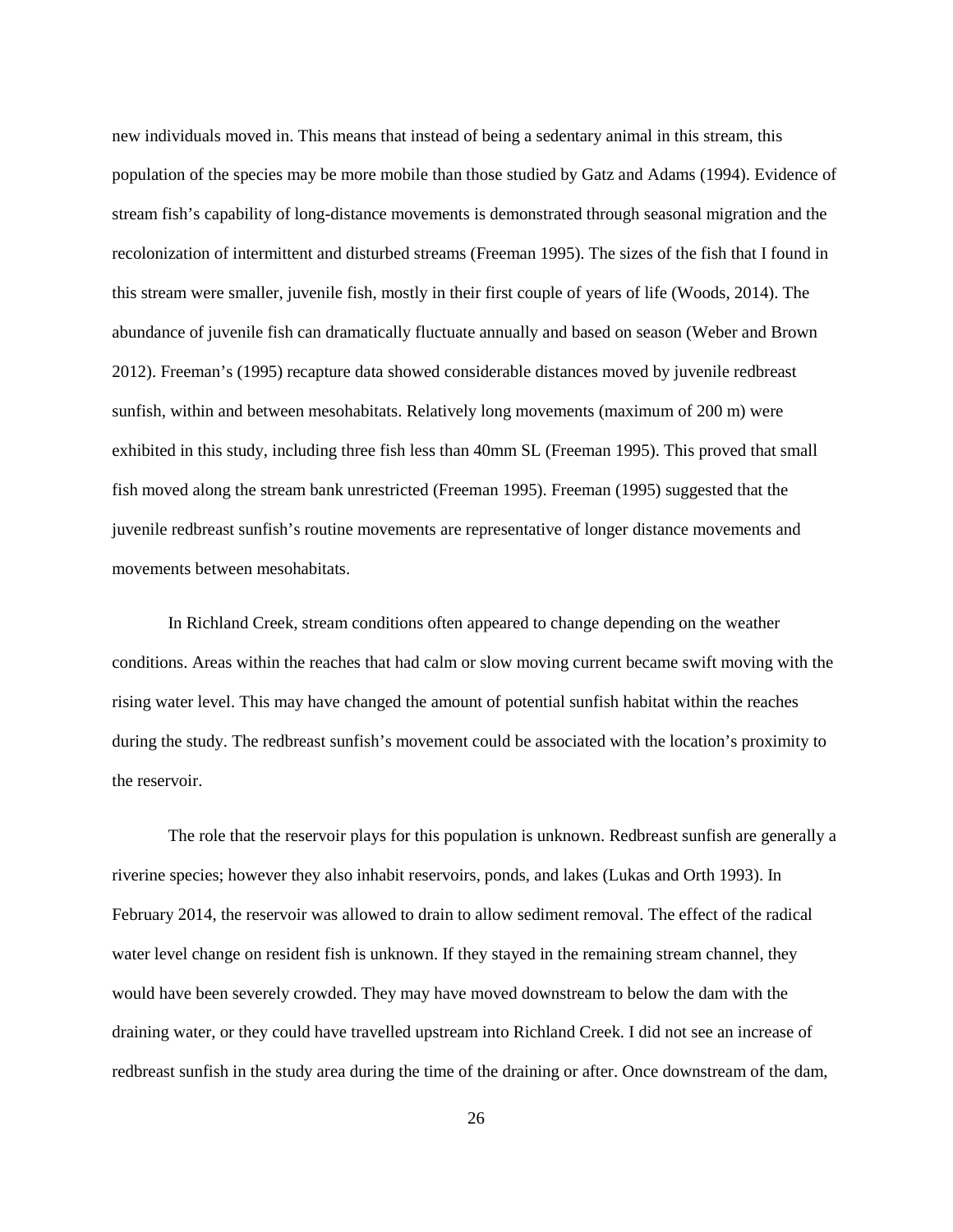there is no way back upstream without transplantation by humans. During the month the lake was drained, no sampling occurred due to unsafe sampling conditions, but sampling did take place the following month in March while the lake remained empty.

Variables such as temperature, dissolved oxygen, and conductivity are known to have strong effects on aquatic organisms. If the temperature goes above or below the preferred range of an organism for too long, then the number of individuals in a population could decrease to extinction (Perlman 2014). In Richland Creek, the water did not reach extreme temperatures that would have negatively affected the population of redbreast sunfish. Dissolved oxygen levels can fluctuate seasonally and daily, and can vary with water temperature and altitude (APHA 1992). Cold water holds more oxygen than warm water, this was evident in the results I had from the data I collected. The temperature and DO data was negatively correlated with one another, which was expected. Redbreast sunfish inhabit slow moving water areas even though there is less DO, and they can withstand these levels associated with these areas. The presence of inorganic dissolved solids can affect the conductivity in water (APHA 1992). There was a spike in the conductivity during the month of April and this may reflect an influx of inorganic solids into Richland Creek. The source is unknown, but the stream flows through the city of Waynesville, NC and could have come from any number of sources. Overall, the environmental factors associated with Richland Creek remained at standard levels and did not reach levels that suggested an unhealthy system for fish growth.

Only three rock bass were caught over the course of the study, this leads me to believe that there is not a sustaining population in Richland Creek. NCDENR has stocked rock bass into Richland Creek in the past, but have not found any growth in their population. The fish that I caught were most likely some of these stocked fish. All three fish were similar in size, so there was no variation of size classes found among them. There's a possibility that these fish were fished out by anglers, because of their size and proximity to a highly traveled recreational fishing spot. Due to the lack of rock bass found in the stream I am unable to make any estimation on their population size. It is still a likely possibility that there is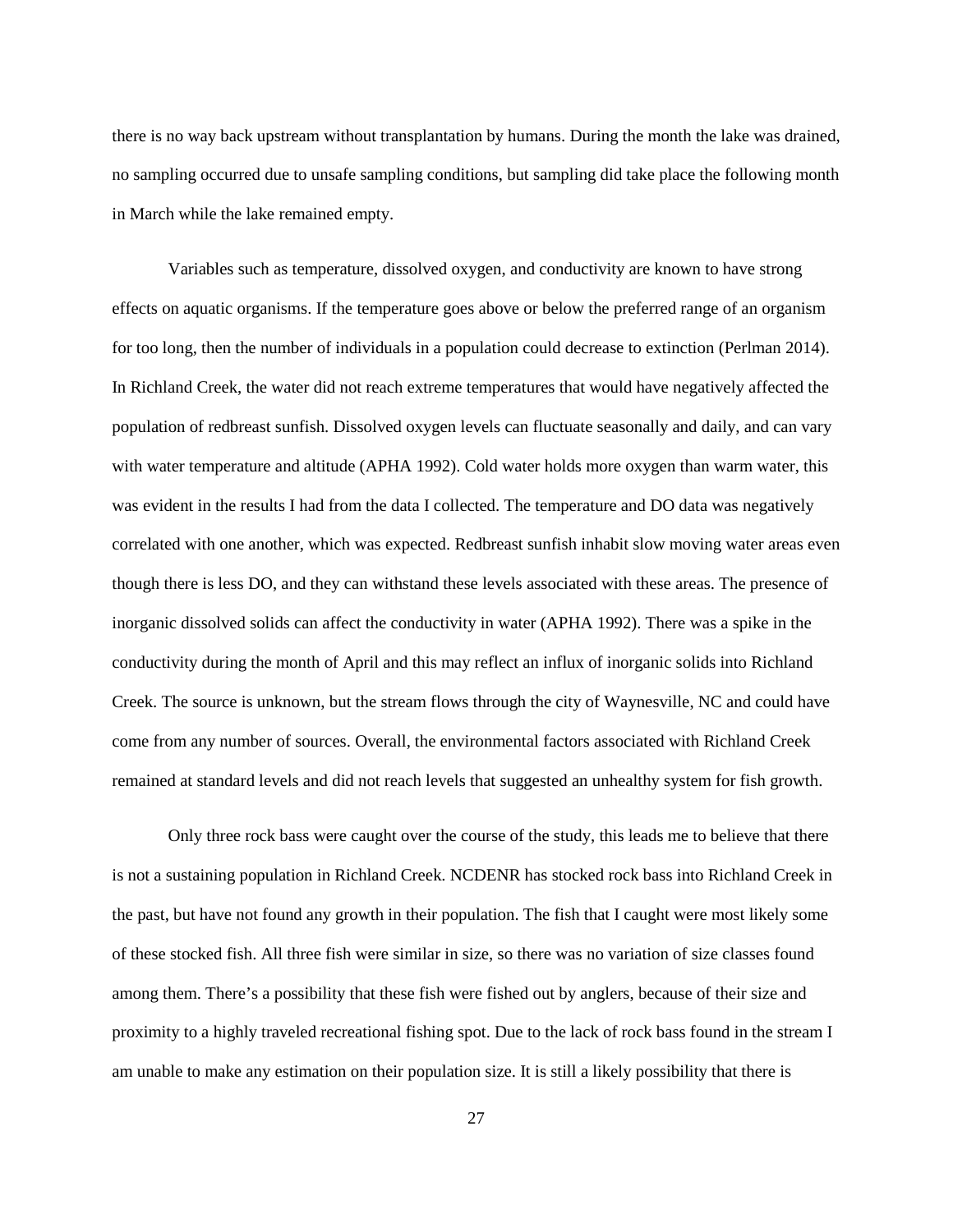competition occurring among rock bass and redbreast sunfish in this stream system. Frequently, competition is the major reason cited for replacement of native fish by the introduced species, however most of the evidence is anecdotal or inferential and a limited resource is not conclusively demonstrated in these cases (Kohler and Hubert 1999). If competition was a factor in this case, then rock bass were unable to survive until spawning season, or competition for nesting space between the two species were occurring limiting reproductive success of rock bass. In Tennessee, there is anecdotal evidence that redbreast sunfish have displaced the native longear sunfish (Etnier and Starnes 1993). Documentation of the negative effects on native species by the ecologically similar pumpkinseed sunfish exists, but there is a lack of direct observation field studies (Almeida and Grossman 2012). Pumpkinseed sunfish exhibit interspecific aggression toward fish that use similar microhabitats and food sources (Almeida and Grossman 2012). This aggression was higher when low water velocities occurred, close to river banks, and when abundances of prey were high (Almeida and Grossman 2012). Almeida and Grossman (2012) showed that pumpkinseed sunfish shared food and habitat resources with the native Southern Iberian chub, and impacted the native fish by disturbing foraging and movement. Besides competition, introgression with native species is another outcome of fish invasions (Simon and Townsend 2003). The ecosystem effects are less profound with the hybrids than with the pure-bred invaders (Simon and Townsend 2003). Predation and competition are clear causes of direct impacts that introduced species can cause, however they can also have indirect impacts that alter community interactions and can potentially result in trophic cascade (Simon and Townsend 2003).

 The experience I had electrofishing to reduce the population of redbreast sunfish provided insight into the habitats where these fish are most likely to be found and how the population was responding to the treatment. Using electrofishing to eradicate or control this population could be complicated, but would be feasible for decreasing the population size of this invasive species using intensive and repeated removals. Redbreast sunfish was a suitable species to work with on this project, due to their relativity easy catchability and they were fairly predictable in their habitat choice. This allowed me to have an idea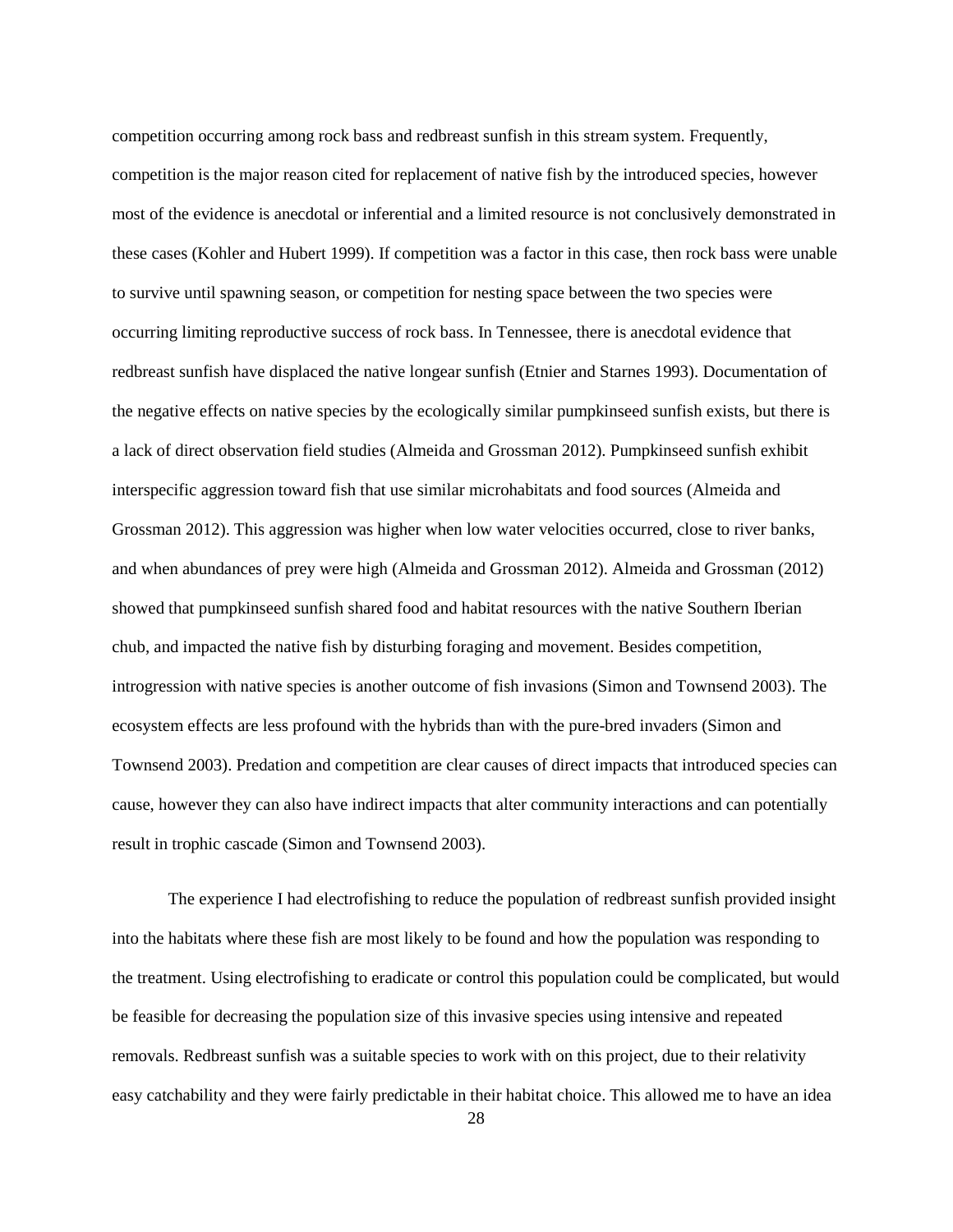ahead of time which locations had a higher probability of seeing larger numbers of sunfish. Other studies that used electrofishing removals of invasive trout species showed mixed results. Meyer et al. (2006) found in one Rocky Mountain stream that after three years of intensive removals via electrofishing there were no long-term effects on brook trout abundance. They reported the short comings of the study as difficulty completely removing the target species and rapid recolonization of this mobile species, unless a barrier was established between the treated and untreated reaches (Meyer et al. 2006). Similar to this study, complete removal of my target species was difficult. A barrier was not established between my treated and untreated reaches. The fish were allowed to travel in and out of the reaches after sampling occurred. The sampling within the reach occurred in a short time span, considering the population to be a closed population. However in another study, a three year intensive removal by electrofishing reduced the brook trout population in the study creek (Carmona-Catot et al. 2010). In that study, the population reduction indicated a potential for those methods to improve the rearing conditions of the native rainbow trout. In my study, the reduction of redbreast sunfish likely led to additional resources and freed up habitat for native fish species, especially rock bass, if they were in the stream. Carmona-Catot et al. (2010) showed that projects that provided considerable effort of one to eight years removing by electrofishing in small streams, succeeded in eliminating the nonnative trout. A model, constructed for a cutthroat trout and invasive brook trout, predicted that suppression by electrofishing gave native cutthroat trout a demographic boost and assisted in their persistence in sharing resources with nonnative brook trout (Peterson et al. 2008). It also supported the conclusion that in order to interrupt the recruitment cycle of the nonnative trout species, repeated and consistent suppression was needed.

Richland Creek will need continued evaluation of its water quality and of its fish composition. The fish composition will need to be watched in order to evaluate if the missing native fish species are increasing in population size. The continued evaluation of fish assemblage will monitor how the population of redbreast sunfish has responded long term to its removal during this study. In addition to monitoring and evaluating, it's my recommendation that Richland Creek be electrofished annually to keep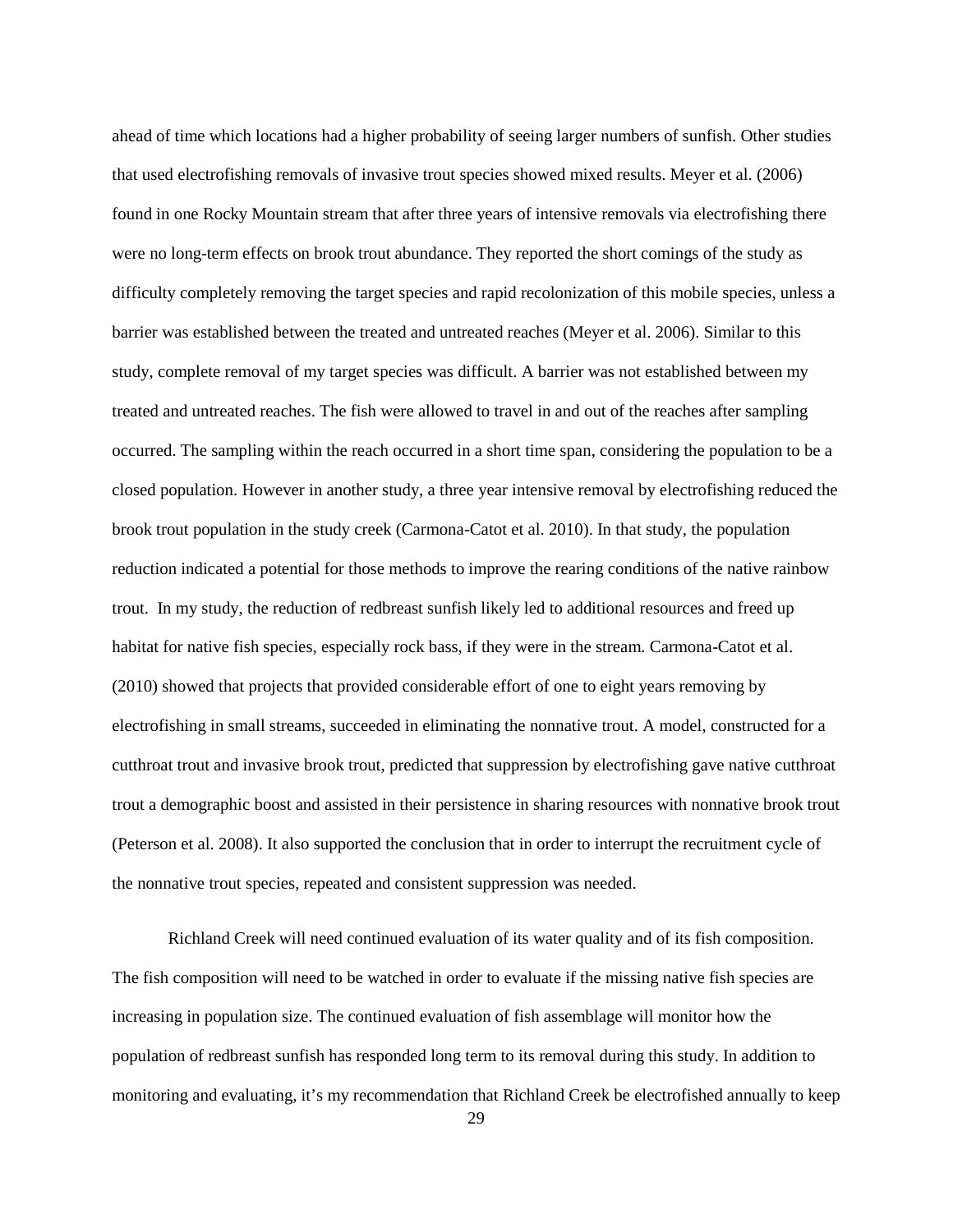the redbreast sunfish population low. I believe eradication of redbreast sunfish in this stream is improbable, but population control is possible with continued effort. If the population level of redbreast sunfish can remain low enough, than there is a possibility for native fish species to have the opportunity to increase their population size to healthy and stable numbers. At healthy and stable numbers, native fish species are less likely to be outcompeted by an invader. Since redbreast sunfish numbers were much lower than at the start of this study, it is an ideal time to transplant rock bass into the stream. If competition is occurring between the two species, rock bass have a better chance of survival and resource acquisition with less redbreast sunfish to compete with. Rock bass have a greater chance of survival if a sufficient number can be transplanted into the stream. The general public is a resource that can be useful in quality control of streams as well. Public education, outreach, and training programs on invasive species and competition that an invasive species may have with native species can increase awareness, understanding, and acceptance. These programs can motivate people to take action in their community on ecological issues. The support of invasive species removal by anglers is another option that can reduce invasive numbers quickly, when they are allowed to remove the unwanted species without limits or licensing restrictions. When all members of a community work together toward a goal, then greater ecological breakthroughs can be made, possibly eliminating a pest species and bringing back a native fish to one local stream.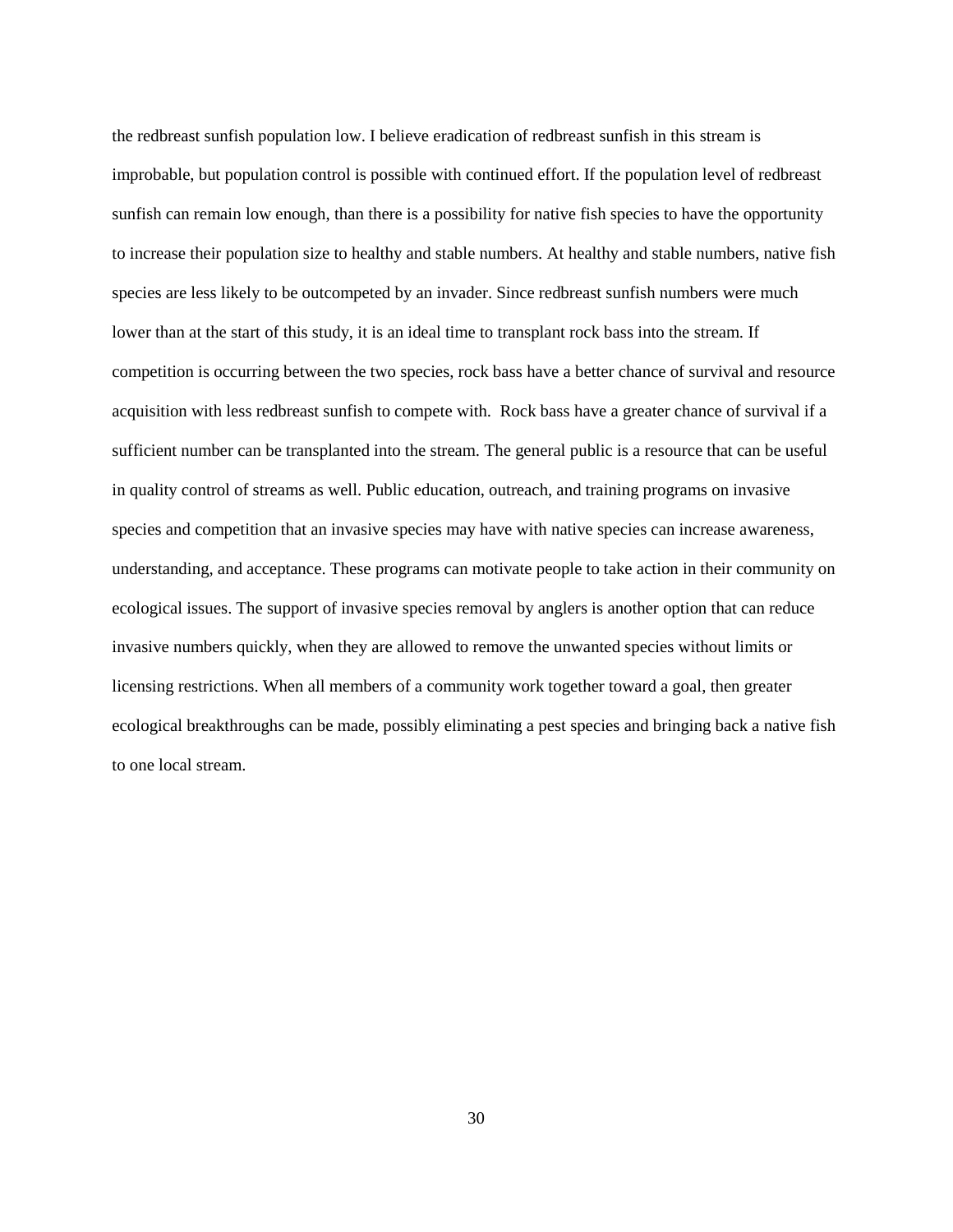#### LITERATURE CITED

- Almeida, D., and G.D. Grossman. 2012. Utility of direct observational methods for assessing competitive interactions between non-native and native freshwater fishes. *Fisheries Management and Ecology,* 19: 157-166.
- APHA. 1992. *Standard methods for the examination of water and wastewater*. 18<sup>th</sup> ed. American Public Health Association. Washington, DC.
- Bates, D., M. Maechler, B. Bolker and S. Walker. 2014. lme4: Linear mixed-effects models using Eigen and S4. R package version 1.1-6. http://CRAN.R-project.org/package=lme4
- Bonar, S.A., W.A. Hubert, and D.W. Willis. 2009. Standard methods for sampling North American freshwater fishes. *The American Fisheries Society*, Bethesda, MD.
- Bonner, T.H., C. Thomas, C.S. Williams, and J.P. Karges. 2005. Temporal assessment of a West Texas stream fish assemblage. *The Southwestern Naturalist,* 50(1): 74-106.
- Bornholm, J. 2014. Region 4: Superfund Barber Orchard. U.S. EPA, http://www.epa.gov/region4/superfund/sites/npl/northcarolina/baronc.html. Retrieved May 19, 2014.
- Butler, R.S. 2002. Imperiled fishes of the Southern Appalachian ecosystem, with emphasis on the nonfederally listed fauna. U.S. Fish and Wildlife Services.
- Carlander, K.D. 1977. Handbook of freshwater fishery biology, volume 2. The Iowa State University Press, Ames, Iowa, 431 pp.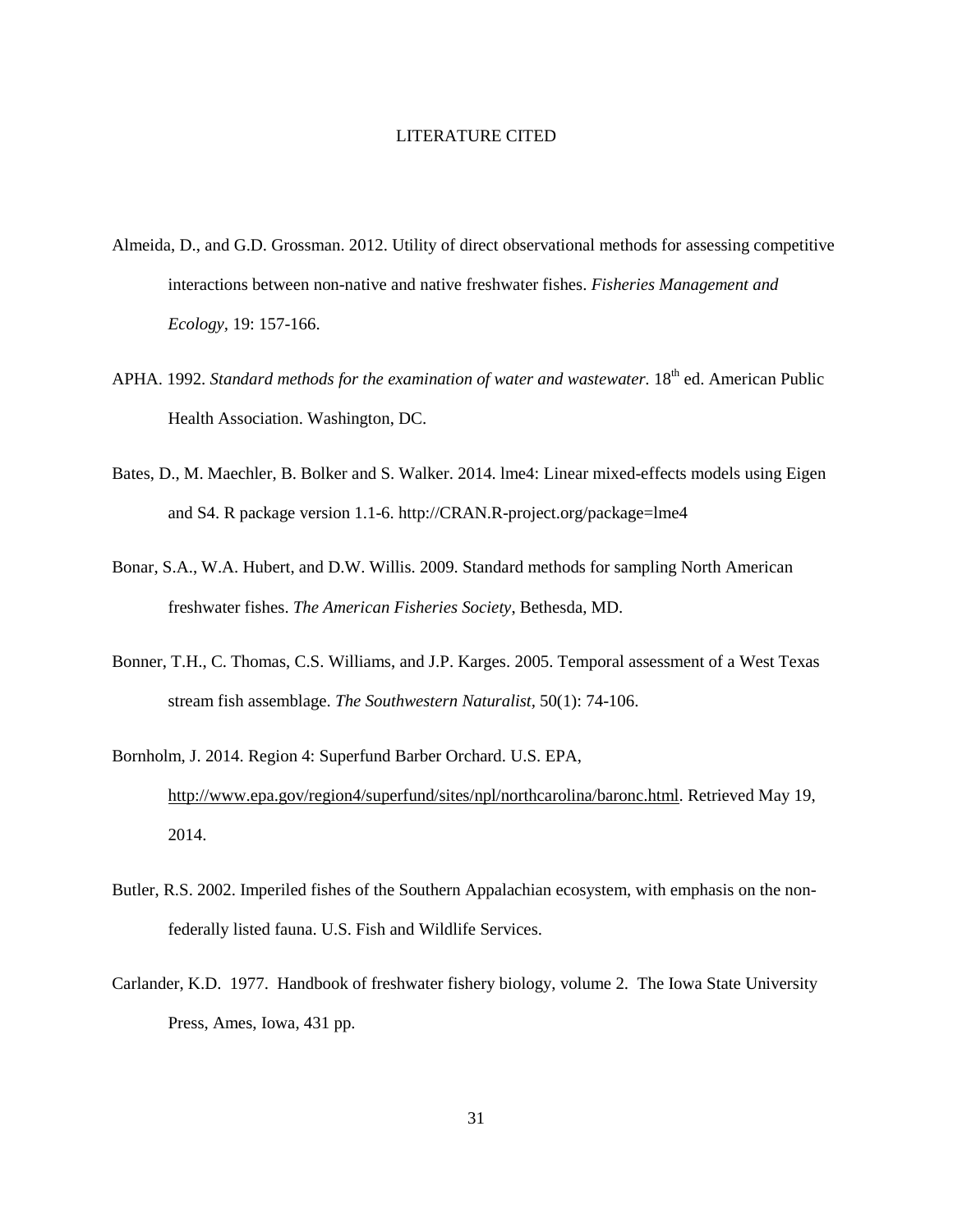- Carle, F.L. and M.R. Strub. 1978. A new method for estimating population size from removal data. *Biometrics,* 34: 621-630.
- Carmona-Catot, G., P.B. Moyle, E. Aparicio, P.K. Crain, L.C. Thompson, and E. Garcia-Berthou. 2010. Brook Trout removal as a conservation tool to restore Eagle Lake Rainbow Trout. *North American Journal of Fisheries Management,* 30(5): 1315-1323.
- Cornell University Institutional animal care and use committee. Fish and amphibian euthanasia. Retrieved from, http://www.research.cornell.edu/care/documents/ACUPs/ACUP306.pdf, accessed 24June2013.
- Davis, J.R. 1972. The spawning behavior, fecundity rates, and food habits of the redear sunfish in southeastern North Carolina. Proceedings of the Annual Conference of the Southeastern Association of Fish and Wildlife Agencies 25:556-560.
- DeWoody, J.A., D.E. Fletcher, S.D. Wilkins, W.S. Nelson, and J.C. Avise. 1998. Molecular genetic dissection of spawning, parentage, and reproductive tactics in a population of redbreast sunfish, *Lepomis auritus*. *Evolution*, 52(6): 1802-1810.
- Etnier, D.A. and W.C. Starnes. 1993. The fishes of Tennessee. The University of Tennessee Press, Knoxville, TN.
- Freeman, M.C. 1995. Movements by two small fishes in a large stream. *Copeia*, 1995(2): 361-367.
- Fuller, P.L., L.G. Nico, and J.D. Williams. 1999. Nonindigenous fishes introduced into inland waters of the United States. *American Fisheries Society*, special publication 27, Bethesda, Maryland, USA.
- Gatz, A.J. and S.M. Adams. 1994. Patterns of movement of centrarchids in two warmwater streams in eastern Tennessee. *Ecology of freshwater fish*, 1994(3): 35-48.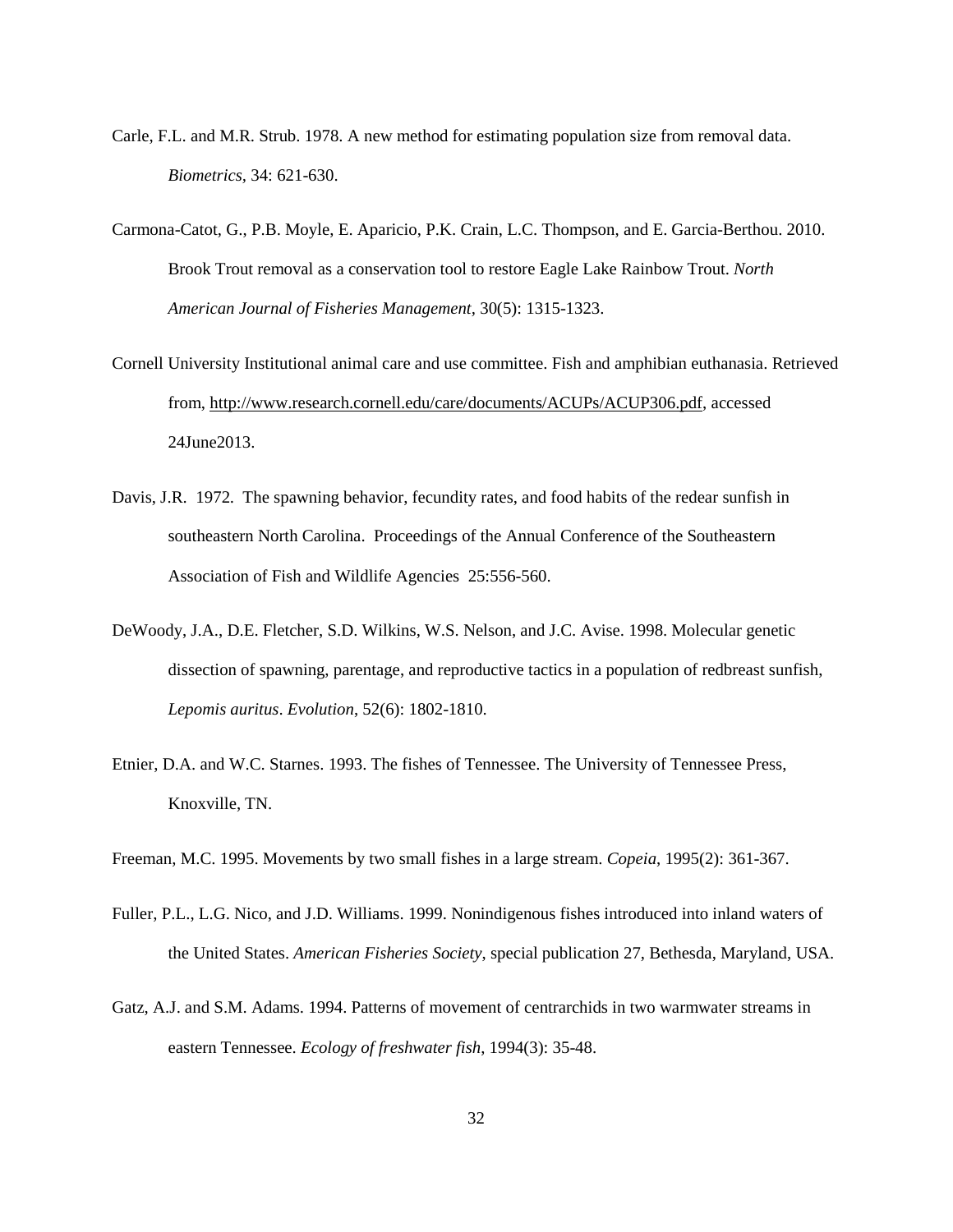- Gatz, A.J. and R.S. Linder. 2008. Effects of repeated electroshocking on condition, growth, and movement of selected warm water stream fishes. *North American Journal of Fisheries Management*, 28: 792-798.
- Gautreau M.D. and A.R. Curry. 2012. Ecology and status of the redbreast sunfish, *Lepomis auritus*, in Yoho Lake, New Brunswick. *Northeastern Naturalist*, 19(4): 653.
- Gerking, S.D. 1953. Evidence for the concepts of home range and territory in stream fishes. *Ecology*, 34(2): 347-365.
- Gross, M.R. and W.A. Nowell. 1980. The reproductive biology of Rock Bass, Ambloplites rupestris (centrarchidae), in Lake Opinicon. *Copeia*, 1980(3): 482-494.
- Halltech Aquatic Research Incorporated. Halltech electrofisher model HT 2000/05 electrofisher, Guelph, Ontario Canada.
- Helfrich, L.A., K.W. Nutt, and D.L. Weigmann. 1991. Habitat selection by spawning Redbreast Sunfish in Virginia streams. Rivers; studies in the science, environmental policy, and low of instream flow, 2(2): 138-147.
- Hoddle, M.S. 2014. Center for Invasive Species Research, University of California. Accessed from: http://cisr.ucr.edu/invasive\_species\_faqs.html.
- Kohler, C.C., and W.A. Hubert. 1999. Inland fisheries management in North America, 2<sup>nd</sup> edition. *American Fisheries Society*, Bethesda, Maryland.
- Kuznetsova, A., P. B. Brockhoff and R. H. B. Christensen. 2014. lmerTest: Tests for random and fixed effects for linear mixed effect models (lmer objects of lme4 package). R package version 2.0-6. http://CRAN.R-project.org/package=lmerTest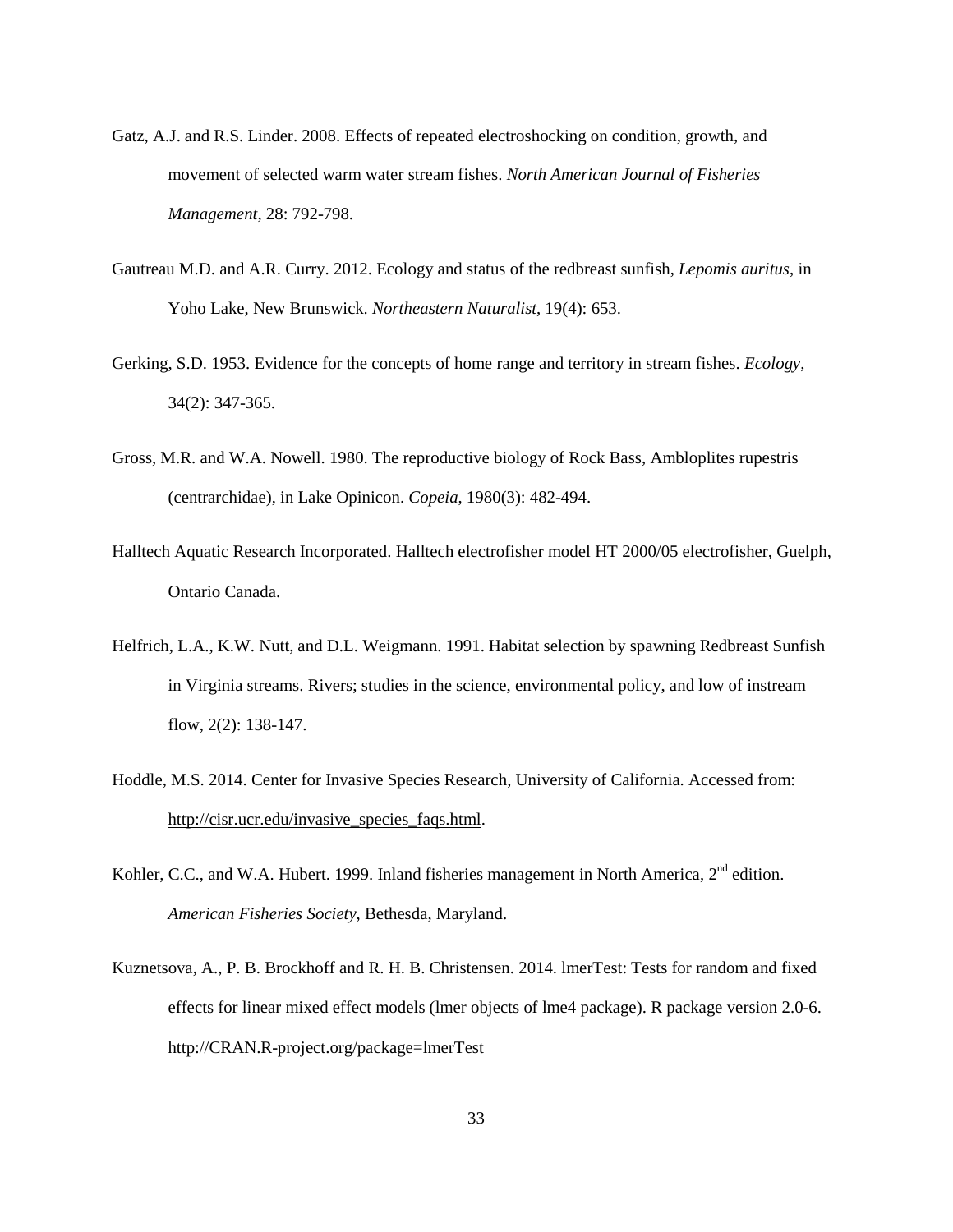- Lemly, A.D. 1985. Suppression of native fish populations by green sunfish in first-order steams of Piedmont North Carolina. *Transactions of the American Fisheries Society,* 114:705-712.
- Leprieur, F., S. Brosse, E. Garcia-Berthou, T. Oberdorff, J.D. Olden, and C.R. Townsend. 2009. Scientific uncertainty and the assessment of risks posed by non-native freshwater fishes. *Fish and Fisheries*, 10: 88-97.
- Lukas, J.A. and D.J. Orth. 1993. Reproductive ecology of Redbreast Sunfish *Lepomis auritus* in a Virginia stream. *Journal of freshwater ecology*, 8(3): 235-244.
- Messer, J.B. 1964. Survey and classification of the Pigeon River and tributaries, North Carolina. North Carolina Wildlife Resources Commission. Raleigh, NC.
- Meyer, K.A., J.A. Lamansky Jr., and D.J. Schill. 2006. Evaluation of an unsuccessful Brook Trout electrofishing removal project in a small Rocky Mountain stream. North American Journal of *Fisheries Management*, 26: 849-860.
- NCDENR. 2013. Fish community data for the French Broad basin. Retrieved from: http://portal.ncdenr.org/web/wq/ess/bau/ncibi-data, accessed 10June2013.
- Noltie, D. B., and M.H.A. Keenleyside. 1986. Correlates of reproductive success in stream-dwelling male Rockbass, *Ambloplites rupestris* (Centrarchidae). *Environmental Biology of Fishes*, 17(1): 61-70.
- North Carolina: Richland Creek. 2012. U.S. EPA.

http://water.epa.gov/polwaste/nps/success319/nc\_rich.cfm, retrieved May 14, 2013.

Ogle, D. 2013. fishR Vignette- depletion methods for estimating abundance. Northland College.

Ogle, D.H. 2014. FSA: Fisheries Stock Analysis. R package version 0.4.22.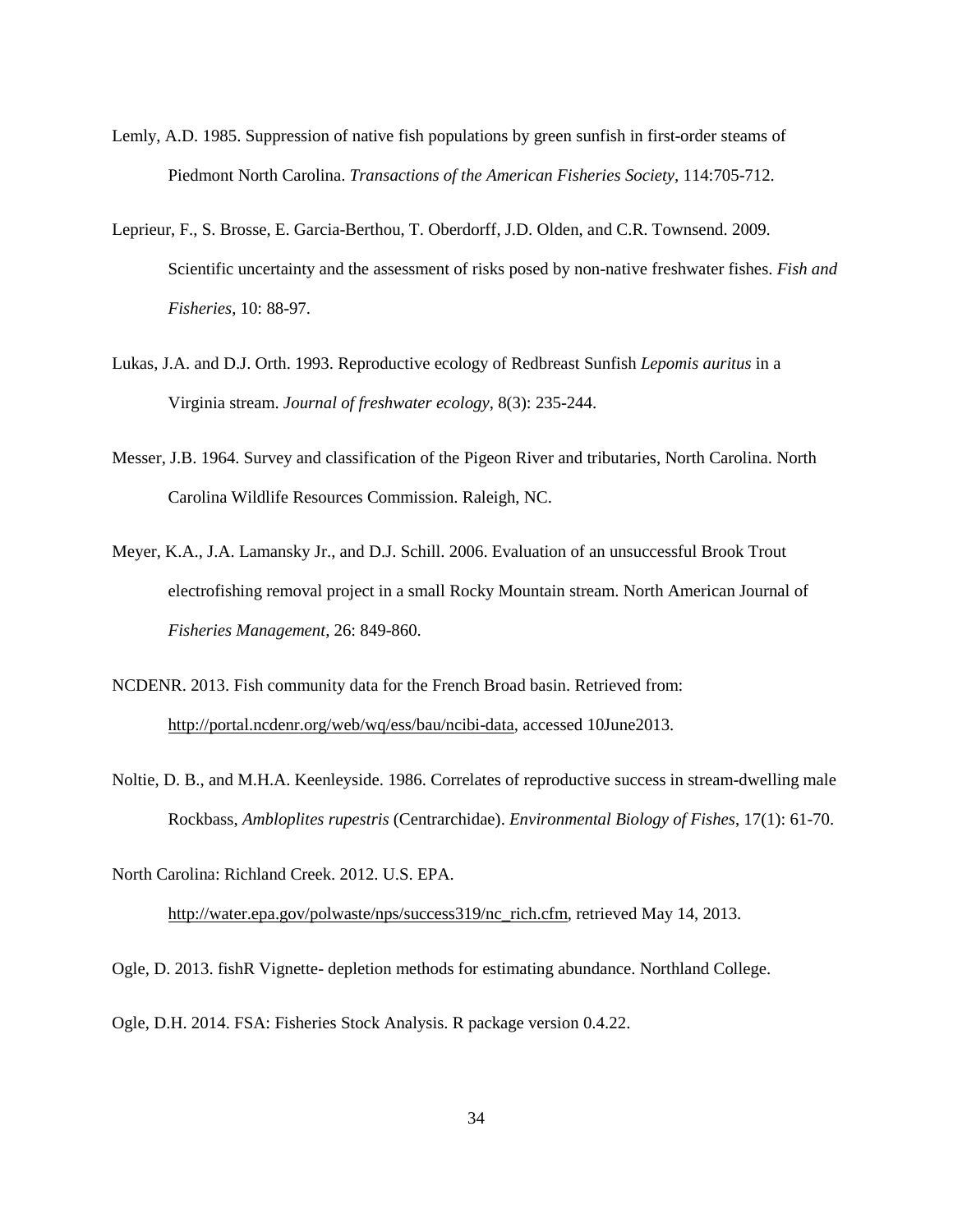- Page, L.M., and B.M. Burr. 2011. Field guide to freshwater fishes of North America north of Mexico. Peterson Field Guides series. Houghton Mifflin Harcourt, Boston, MA.
- Paller, M.H., J.B. Gladden, and J.H. Heuer. 1992. Development of the fish community in a new South Carolina reservoir. *American Midland Naturalist*, 128: 95-114.
- Perlman, H. 2014. U.S. Department of the Interior. U.S Geological Survey. http://water.usgs.gov/edu/temperature.html, accessed 23July2014.
- Peterson, D.P., K.D. Fausch, J. Watmough, and R.A. Cunjak. 2008. When eradication is not an option: Modeling strategies for electrofishing suppression of nonnative Brook Trout to foster persistence of sympatric native Cutthroat Trout in small streams. *North American Journal of Fisheries Management*, 28(6): 1847-1867.
- R Core Team. 2014. R: A language and environment for statistical computing. R Foundation for Statistical Computing, Vienna, Austria. URL http://www.R-project.org/.
- Ross, L.G., and B. Ross. 2008. Anaesthetic and sedative techniques for aquatic animals. 3<sup>rd</sup> ed. Blackwell Publishing. Oxford, UK.
- Rypel, A.L. 2011. River impoundment and sunfish growth. *River Research and Applications*, 27: 580- 590.
- Schlosser, I.J. 1985. Flow regime, juvenile abundance, and the assemblage structure of stream fishes. *Ecology*, 66(5): 1484-1490.
- Simon, K.S. and C.R. Townsend. 2003. Impacts of freshwater invaders at different levels of ecological organization, with emphasis on salmonids and ecosystem consequences. *Freshwater Biology*, 48: 982-994.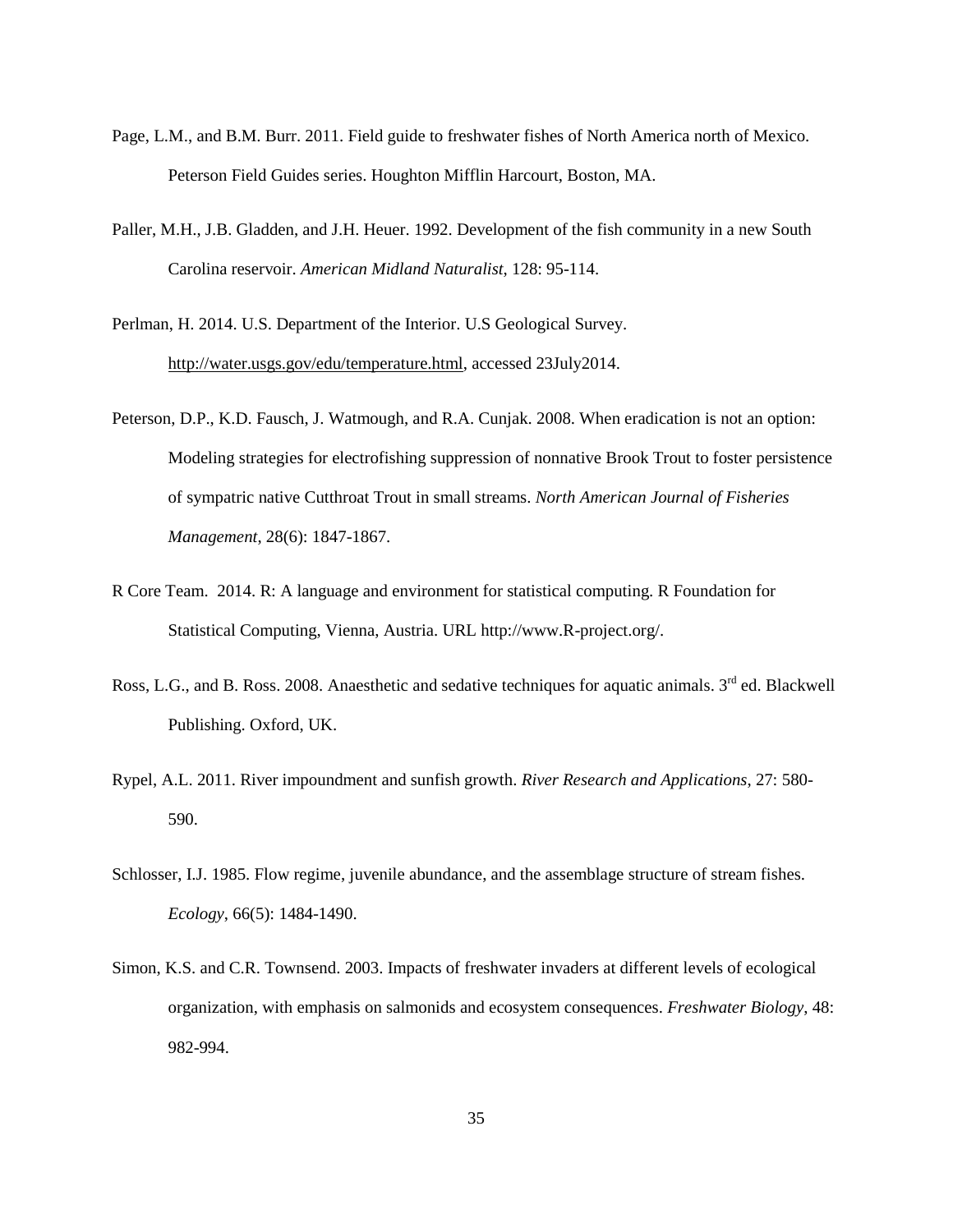- The American Fisheries Society. 2002. Guidelines for the use of fishes in research. Bethesda, Maryland, USA.
- Weber, M.J. and M.L. Brown. 2012. Effects of predator species, vegetation and prey assemblage on prey preferences of predators with emphasis on vulnerability of age-0 common carp. *Fisheries Management and Ecology*, 19: 293-300.
- Werner, R.G. 2004. Freshwater fishes of the northeastern United States; a field guide. Syracuse University Press. Syracuse, New York, USA.
- Woods, R.D. 2014. Size, age structure, and diet preferences of an invasive population redbreast sunfish (*Lepomis auritus)* in Richland Creek, Haywood County North Carolina. Western Carolina University, Cullowhee, NC.
- Zippin, C. 1956. An evaluation of the removal method of estimating animal populations. *Biometrics*, 12: 163-189.
- Zippin, C. 1958. The removal method of population estimation. *Journal of Wildlife Management,* 22: 82- 90.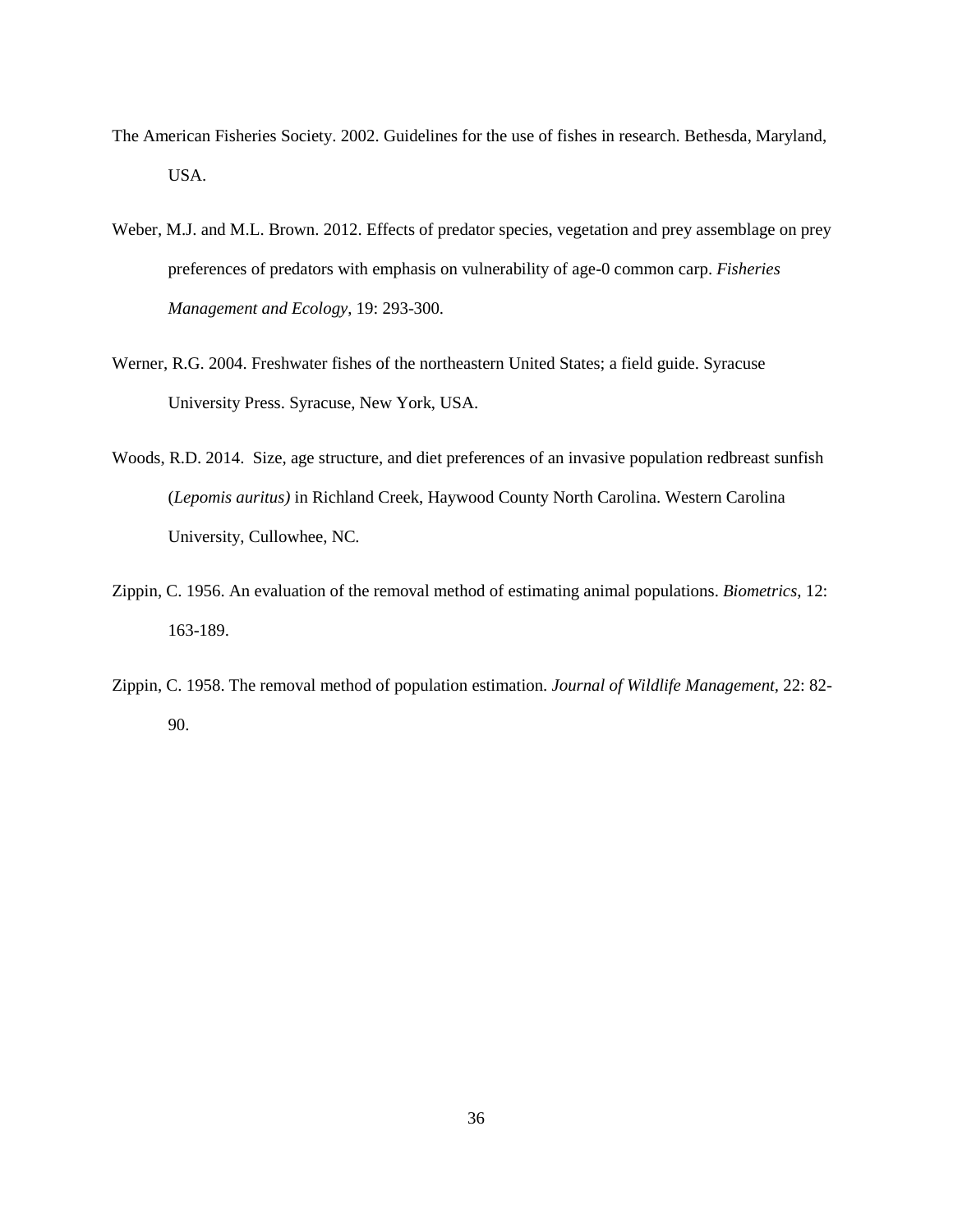## APPENDIX A

# Fish Species Identified

Table 6: Fish species viewed in the sample areas during the study. Some have been identified to species and others to genus or family. These fish were not collected and only handled for a minimal amount of time to identify; no counts were taken on these species.

| <b>Common Name</b>     | <b>Scientific Name</b>  |
|------------------------|-------------------------|
| Bluegill sunfish       | Lepomis macrochirus     |
| <b>Brown Trout</b>     | Salmo trutta            |
| <b>Channel Catfish</b> | Ictalurus punctatus     |
| Creek Chub             | Semotilus atromaculatus |
| Dace sp.               | Cyprinidae              |
| Fry unknown sp.        | unknown                 |
| Darter sp.             | Etheostoma sp.          |
| <b>Largemouth Bass</b> | Micropterus salmoides   |
| Largescale Stoneroller | Campostoma oligolepis   |
| Minnow sp.             | Cyprinidae              |
| Molted Sculpin         | Cottus bairdii          |
| Northern Hog Sucker    | Hypentelium nigricans   |
| <b>Rainbow Trout</b>   | Oncorhynchus mykiss     |
| <b>River Chub</b>      | Nocomis micropogon      |
| Shiner sp.             | Cyprinidae              |